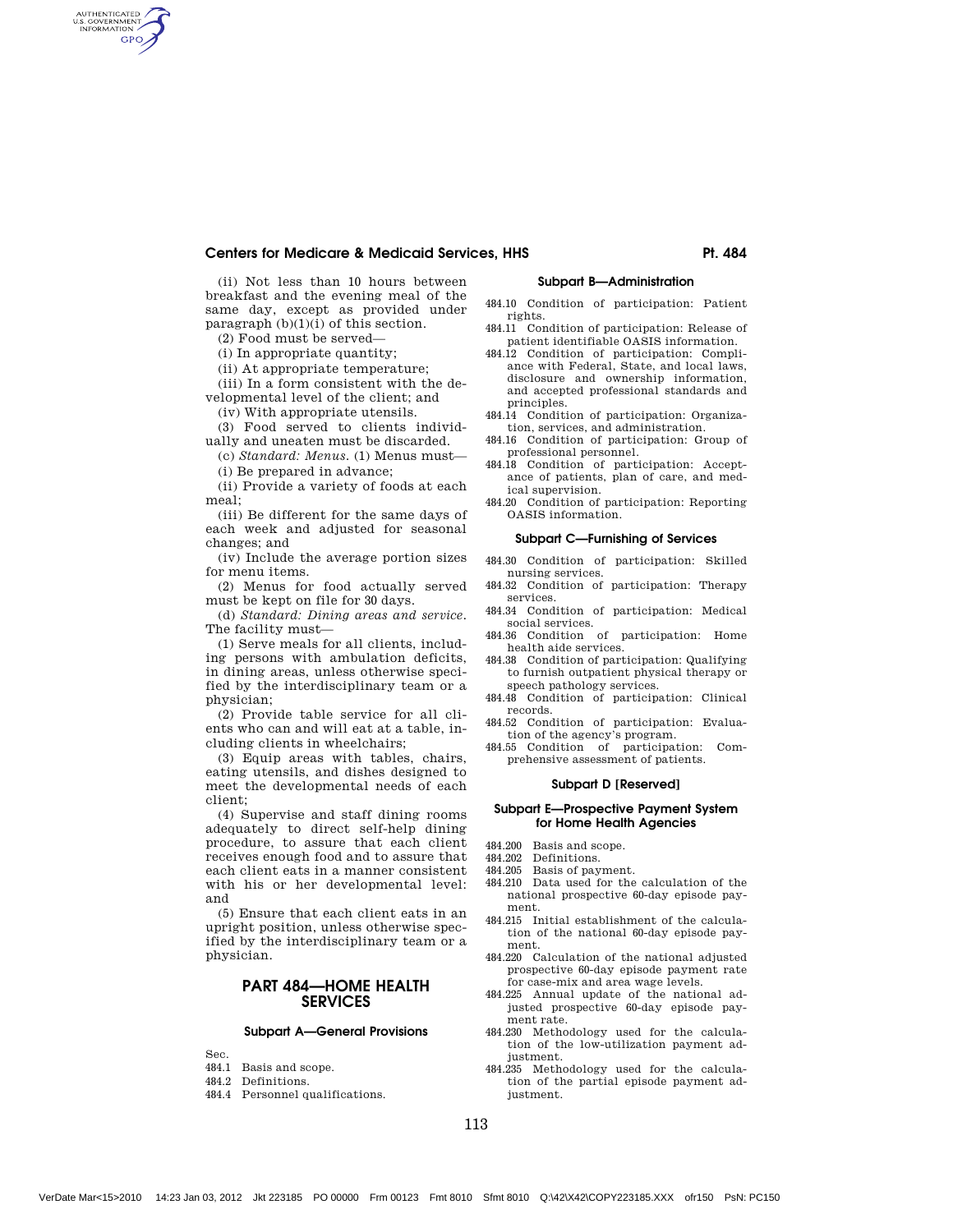484.240 Methodology used for the calculation of the outlier payment.

484.245 Accelerated payments for home health agencies.

484.250 Patient assessment data.

484.260 Limitation on review.

484.265 Additional payment.

AUTHORITY: Secs. 1102 and 1871 of the Social Security Act (42 U.S.C. 1302 and 1395(hh)) unless otherwise indicated.

SOURCE: 54 FR 33367, Aug. 14, 1989, unless otherwise noted.

## Subpart A—General Provisions

### **§ 484.1 Basis and scope.**

(a) *Basis and scope.* This part is based on the indicated provisions of the following sections of the Act:

(1) Sections 1861(o) and 1891 establish the conditions that an HHA must meet in order to participate in Medicare.

(2) Section 1861(z) specifies the Institutional planning standards that HHAs must meet.

(3) Section 1895 provides for the establishment of a prospective payment system for home health services covered under Medicare.

(b) This part also sets forth additional requirements that are considered necessary to ensure the health and safety of patients.

[60 FR 50443, Sept. 29, 1995, as amended at 65 FR 41211, July 3, 2000]

#### **§ 484.2 Definitions.**

As used in this part, unless the context indicates otherwise—*Bylaws or equivalent* means a set of rules adopted by an HHA for governing the agency's operation.

*Branch office* means a location or site from which a home health agency provides services within a portion of the total geographic area served by the parent agency. The branch office is part of the home health agency and is located sufficiently close to share administration, supervision, and services in a manner that renders it unnecessary for the branch independently to meet the conditions of participation as a home health agency.

*Clinical note* means a notation of a contact with a patient that is written and dated by a member of the health team, and that describes signs and symptoms, treatment and drugs administered and the patient's reaction, and any changes in physical or emotional condition.

*HHA* stands for home health agency.

*Nonprofit agency* means an agency exempt from Federal income taxation under section 501 of the Internal Revenue Code of 1954.

*Parent home health agency* means the agency that develops and maintains administrative controls of subunits and/ or branch offices.

*Primary home health agency* means the agency that is responsible for the services furnished to patients and for implementation of the plan of care.

*Progress note* means a written notation, dated and signed by a member of the health team, that summarizes facts about care furnished and the patient's response during a given period of time.

*Proprietary agency* means a private profit-making agency licensed by the State.

*Public agency* means an agency operated by a State or local government.

*Subdivision* means a component of a multi-function health agency, such as the home care department of a hospital or the nursing division of a health department, which independently meets the conditions of participation for HHAs. A subdivision that has subunits or branch offices is considered a parent agency.

*Subunit* means a semi-autonomous organization that—

(1) Serves patients in a geographic area different from that of the parent agency; and

(2) Must independently meet the conditions of participation for HHAs because it is too far from the parent agency to share administration, supervision, and services on a daily basis.

*Summary report* means the compilation of the pertinent factors of a patient's clinical notes and progress notes that is submitted to the patient's physician.

*Supervision* means authoritative procedural guidance by a qualified person for the accomplishment of a function or activity. Unless otherwise specified in this part, the supervisor must be on the premises to supervise an individual who does not meet the qualifications specified in §484.4.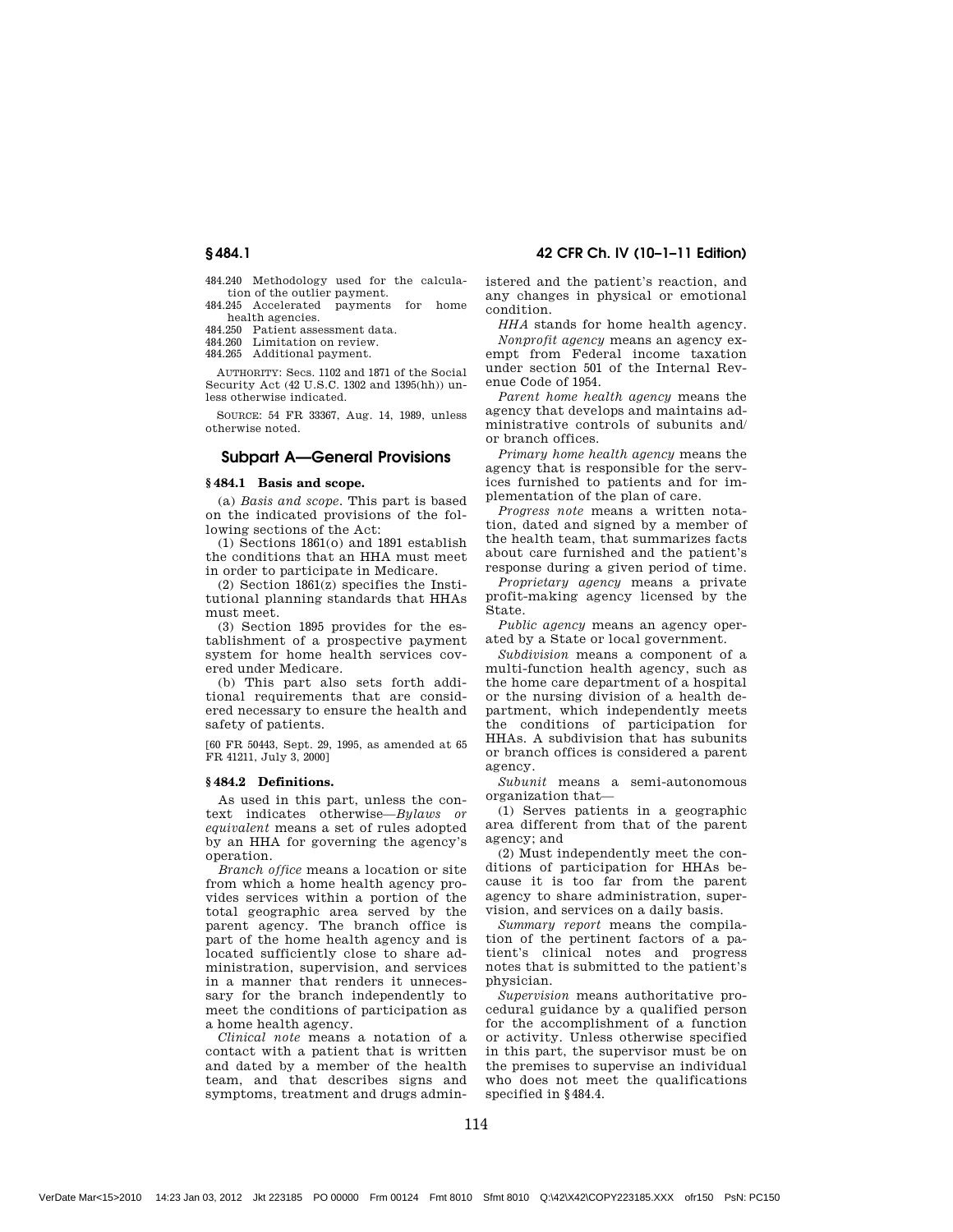## **§ 484.4 Personnel qualifications.**

Staff required to meet the conditions set forth in this part are staff who meet the qualifications specified in this section.

*Administrator, home health agency.* A person who:

(a) Is a licensed physician; or

(b) Is a registered nurse; or

(c) Has training and experience in health service administration and at least 1 year of supervisory or administrative experience in home health care or related health programs.

*Audiologist.* A person who:

(a) Meets the education and experience requirements for a Certificate of Clinical Competence in audiology granted by the American Speech-Language-Hearing Association; or

(b) Meets the educational requirements for certification and is in the process of accumulating the supervised experience required for certification.

*Home health aide.* Effective for services furnished after August 14, 1990, a person who has successfully completed a State-established or other training program that meets the requirements of §484.36(a) and a competency evaluation program or State licensure program that meets the requirements of §484.36 (b) or (e), or a competency evaluation program or State licensure program that meets the requirements of §484.36 (b) or (e). An individual is not considered to have completed a training and competency evaluation program, or a competency evaluation program if, since the individual's most recent completion of this program(s), there has been a continuous period of 24 consecutive months during none of which the individual furnished services described in §409.40 of this chapter for compensation.<br>*Occunational* 

*therapist.* A person who—

(a)(1) Is licensed or otherwise regulated, if applicable, as an occupational therapist by the State in which practicing, unless licensure does not apply;

(2) Graduated after successful completion of an occupational therapist education program accredited by the Accreditation Council for Occupational Therapy Education (ACOTE) of the American Occupational Therapy Association, Inc. (AOTA), or successor organizations of ACOTE; and

(3) Is eligible to take, or has successfully completed the entry-level certification examination for occupational therapists developed and administered by the National Board for Certification in Occupational Therapy, Inc. (NBCOT).

(b) On or before December 31, 2009—

(1) Is licensed or otherwise regulated, if applicable, as an occupational therapist by the State in which practicing; or

(2) When licensure or other regulation does not apply—

(i) Graduated after successful completion of an occupational therapist education program accredited by the Accreditation Council for Occupational Therapy Education (ACOTE) of the American Occupational Therapy Association, Inc. (AOTA) or successor organizations of ACOTE; and

(ii) Is eligible to take, or has successfully completed the entry-level certification examination for occupational therapists developed and administered by the National Board for Certification<br>in Occupational Therapy, Inc., in Occupational Therapy, Inc., (NBCOT).

(c) On or before January 1, 2008—

(1) Graduated after successful completion of an occupational therapy program accredited jointly by the committee on Allied Health Education and Accreditation of the American Medical Association and the American Occupational Therapy Association; or

(2) Is eligible for the National Registration Examination of the American Occupational Therapy Association or the National Board for Certification in Occupational Therapy.

(d) On or before December 31, 1977—

(1) Had 2 years of appropriate experience as an occupational therapist; and

(2) Had achieved a satisfactory grade on an occupational therapist proficiency examination conducted, approved, or sponsored by the U.S. Public Health Service.

(e) If educated outside the United States, must meet all of the following:

(1) Graduated after successful completion of an occupational therapist education program accredited as substantially equivalent to occupational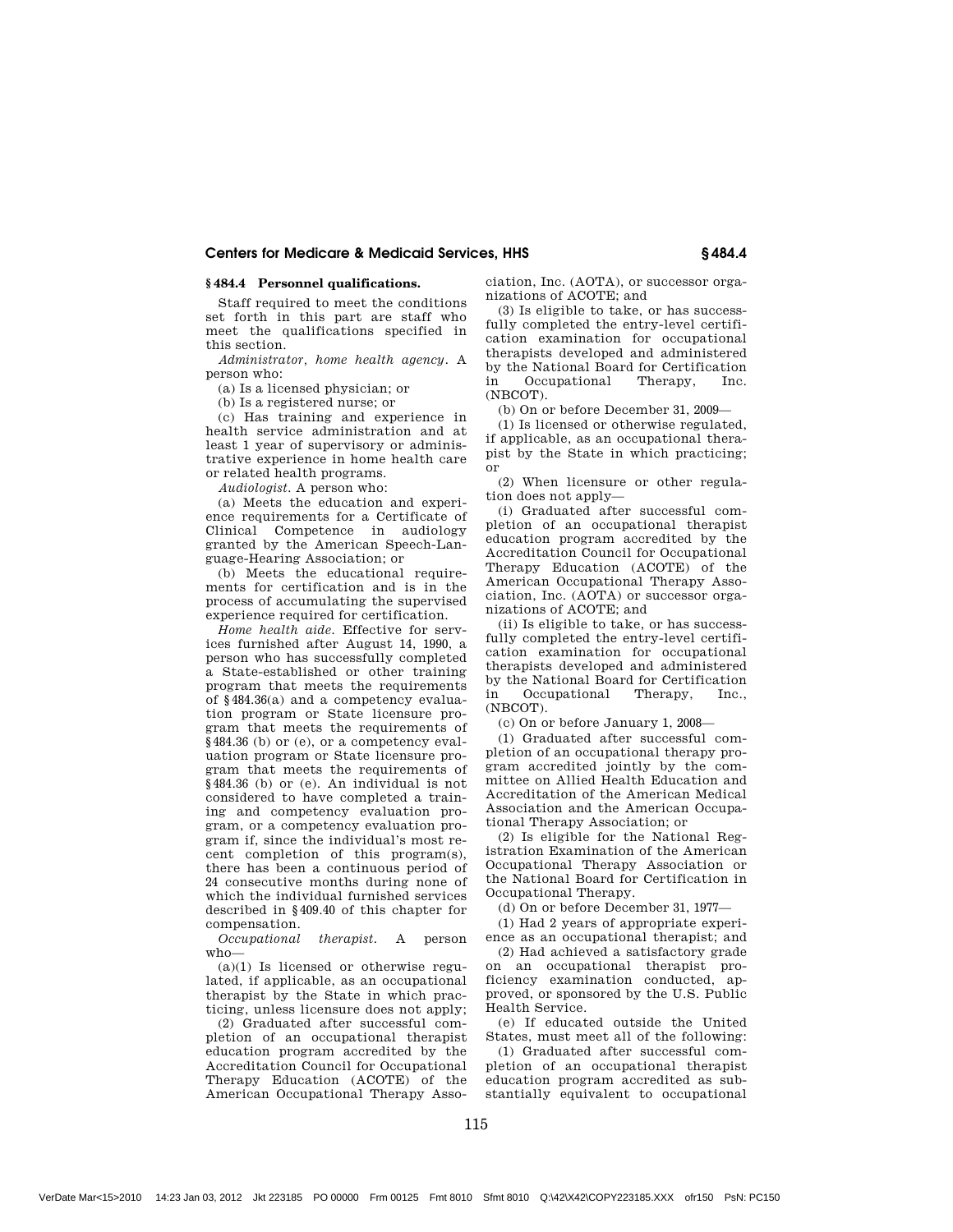therapist entry level education in the United States by one of the following:

(i) The Accreditation Council for Oc-<br>upational Therapy Education cupational (ACOTE).

(ii) Successor organizations of ACOTE.

(iii) The World Federation of Occupational Therapists.

(iv) A credentialing body approved by the American Occupational Therapy Association.

(2) Successfully completed the entrylevel certification examination for occupational therapists developed and administered by the National Board for Certification in Occupational Therapy, Inc. (NBCOT).

(3) On or before December 31, 2009, is licensed or otherwise regulated, if applicable, as an occupational therapist by the State in which practicing.

*Occupational therapy assistant*. A person who—

(a) Meets all of the following:

(1) Is licensed, unless licensure does not apply, or otherwise regulated, if applicable, as an occupational therapy assistant by the State in which practicing.

(2) Graduated after successful completion of an occupational therapy assistant education program accredited by the Accreditation Council for Occupational Therapy Education, (ACOTE) of the American Occupational Therapy Association, Inc. (AOTA) or its successor organizations.

(3) Is eligible to take or successfully completed the entry-level certification examination for occupational therapy assistants developed and administered by the National Board for Certification<br>in Occupational Therapy, Inc. in Occupational Therapy, Inc. (NBCOT).

(b) On or before December 31, 2009—

(1) Is licensed or otherwise regulated as an occupational therapy assistant, if applicable, by the State in which practicing; or any qualifications defined by the State in which practicing, unless licensure does not apply; or

(2) Must meet both of the following:

(i) Completed certification requirements to practice as an occupational therapy assistant established by a credentialing organization approved by the American Occupational Therapy Association.

(ii) After January 1, 2010, meets the requirements in paragraph (a) of this section.

(c) After December 31, 1977 and on or before December 31, 2007—

(1) Completed certification requirements to practice as an occupational therapy assistant established by a credentialing organization approved by the American Occupational Therapy Association; or

(2) Completed the requirements to practice as an occupational therapy assistant applicable in the State in which practicing.

(d) On or before December 31, 1977—

(1) Had 2 years of appropriate experience as an occupational therapy assistant; and

(2) Had achieved a satisfactory grade on an occupational therapy assistant proficiency examination conducted, approved, or sponsored by the U.S. Public Health Service.

(e) If educated outside the United States, on or after January 1, 2008—

(1) Graduated after successful completion of an occupational therapy assistant education program that is accredited as substantially equivalent to occupational therapist assistant entry level education in the United States by—

(i) The Accreditation Council for Oc-<br>
1991 Therapy Education cupational (ACOTE).

(ii) Its successor organizations.

(iii) The World Federation of Occupational Therapists.

(iv) By a credentialing body approved by the American Occupational Therapy Association; and

(2) Successfully completed the entrylevel certification examination for occupational therapy assistants developed and administered by the National Board for Certification in Occupational Therapy, Inc. (NBCOT).

*Physical therapist.* A person who is licensed, if applicable, by the State in which practicing, unless licensure does not apply and meets one of the following requirements:

(a)(1) Graduated after successful completion of a physical therapist education program approved by one of the following: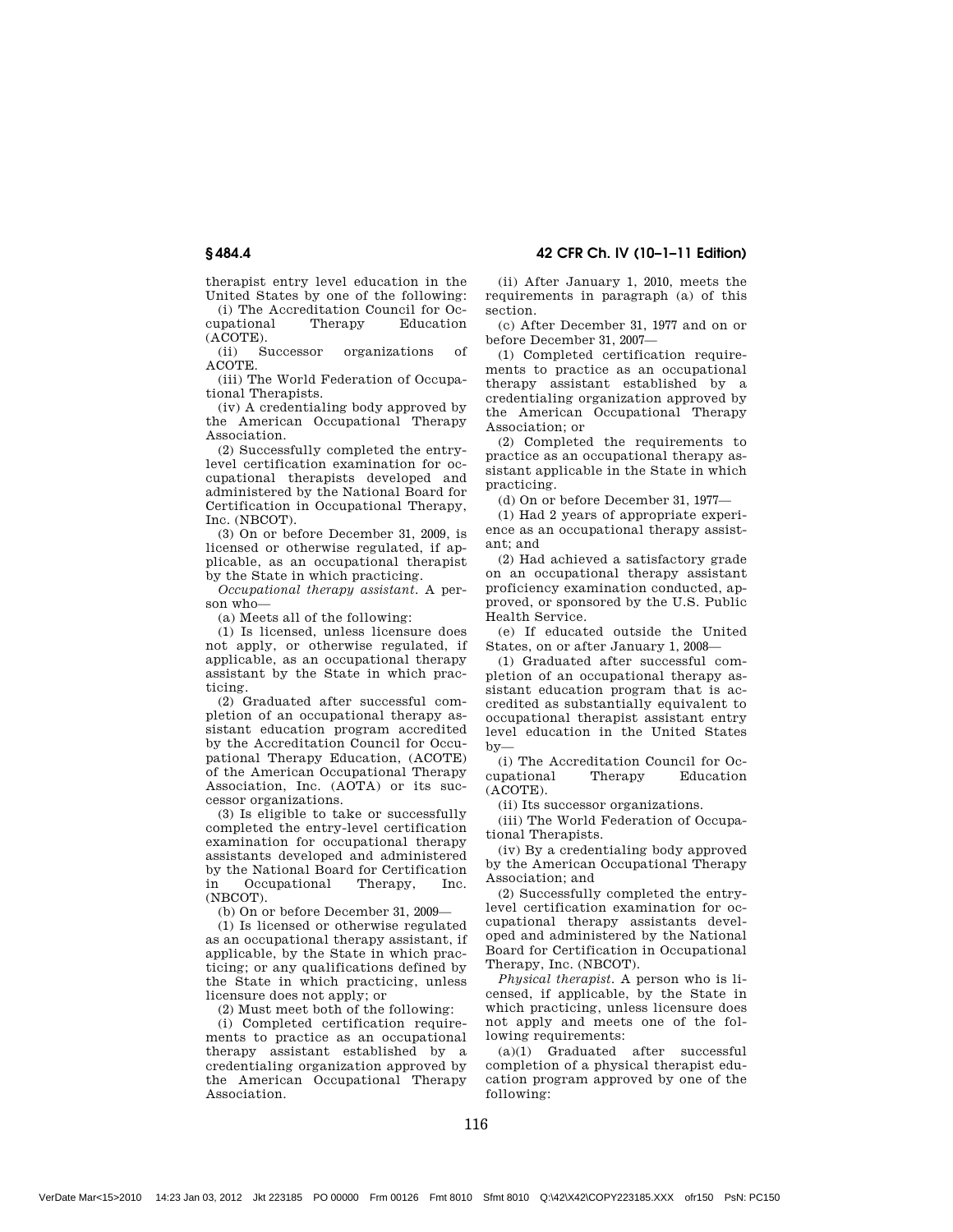(i) The Commission on Accreditation in Physical Therapy Education (CAPTE).<br>(ii) Successor

organizations of CAPTE.

(iii) An education program outside the United States determined to be substantially equivalent to physical therapist entry-level education in the United States by a credentials evaluation organization approved by the American Physical Therapy Association or an organization identified in 8 CFR 212.15(e) as it relates to physical therapists; and

(2) Passed an examination for physical therapists approved by the State in which physical therapy services are provided.

(b) On or before December 31, 2009—

(1) Graduated after successful completion of a physical therapy curriculum approved by the Commission on Accreditation in Physical Therapy Education (CAPTE); or

(2) Meets both of the following:

(i) Graduated after successful completion of an education program determined to be substantially equivalent to physical therapist entry level education in the United States by a credentials evaluation organization approved by the American Physical Therapy Association or identified in 8 CFR 212.15(e) as it relates to physical therapists.

(ii) Passed an examination for physical therapists approved by the State in which physical therapy services are provided.

(c) Before January 1, 2008—

(1) Graduated from a physical therapy curriculum approved by one of the following:

(i) The American Physical Therapy Association.

(ii) The Committee on Allied Health Education and Accreditation of the American Medical Association.

(iii) The Council on Medical Education of the American Medical Association and the American Physical Therapy Association.

(d) On or before December 31, 1977 was licensed or qualified as a physical therapist and meets both of the following:

(1) Has 2 years of appropriate experience as a physical therapist.

(2) Has achieved a satisfactory grade on a proficiency examination conducted, approved, or sponsored by the U.S. Public Health Service.

(e) Before January 1, 1966—

(1) Was admitted to membership by the American Physical Therapy Association; or

(2) Was admitted to registration by the American Registry of Physical Therapists; or

(3) Has graduated from a physical therapy curriculum in a 4-year college or university approved by a State department of education.

(f) Before January 1, 1966 was licensed or registered, and before January 1, 1970, had 15 years of full-time experience in the treatment of illness or injury through the practice of physical therapy in which services were rendered under the order and direction of attending and referring doctors of medicine or osteopathy.

(g) If trained outside the United States before January 1, 2008, meets the following requirements:

(1) Was graduated since 1928 from a physical therapy curriculum approved in the country in which the curriculum was located and in which there is a member organization of the World Confederation for Physical Therapy.

(2) Meets the requirements for membership in a member organization of the World Confederation for Physical Therapy.

*Physical therapist assistant*. A person who is licensed, unless licensure does not apply, registered, or certified as a physical therapist assistant, if applicable, by the State in which practicing, and meets one of the following requirements:

(a)(1) Graduated from a physical therapist assistant curriculum approved by the Commission on Accreditation in Physical Therapy Education of the American Physical Therapy Association; or if educated outside the United States or trained in the United States military, graduated from an education program determined to be substantially equivalent to physical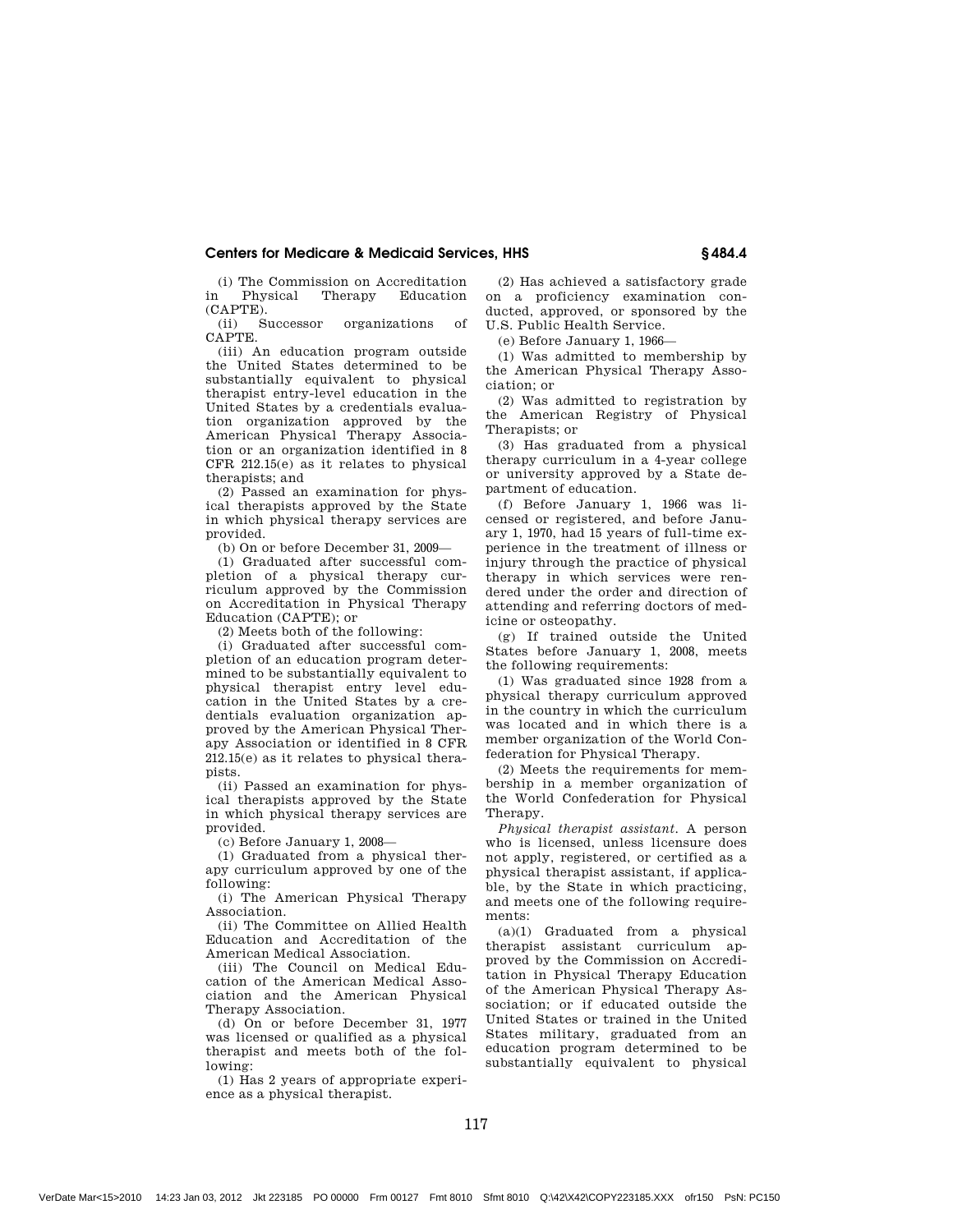therapist assistant entry level education in the United States by a credentials evaluation organization approved by the American Physical Therapy Association or identified at 8 CFR 212.15(e); and

(2) Passed a national examination for physical therapist assistants.

(b) On or before December 31, 2009, meets one of the following:

(1) Is licensed, or otherwise regulated in the State in which practicing.

(2) In States where licensure or other regulations do not apply, graduated on or before December 31, 2009, from a 2 year college-level program approved by the American Physical Therapy Association and, effective January 1, 2010 meets the requirements of paragraph (a) of this definition.

(c) Before January 1, 2008, where licensure or other regulation does not apply, graduated from a 2-year collegelevel program approved by the American Physical Therapy Association.

(d) On or before December 31, 1977, was licensed or qualified as a physical therapist assistant and has achieved a satisfactory grade on a proficiency examination conducted, approved, or sponsored by the U.S. Public Health Service.

*Physician.* A doctor of medicine, osteophathy or podiatry legally authorized to practice medicine and surgery by the State in which such function or action is performed.

*Practical (vocational) nurse.* A person who is licensed as a practical (vocational) nurse by the State in which practicing.

*Public health nurse.* A registered nurse who has completed a baccalaureate degree program approved by the National League for Nursing for public health nursing preparation or postregistered nurse study that includes content aproved by the National League for Nursing for public health nursing preparation.

*Registered nurse (RN).* A graduate of an approved school of professional nursing, who is licensed as a registered nurse by the State in which practicing.

*Social work assistant.* A person who:

(1) Has a baccalaureate degree in social work, psychology, sociology, or other field related to social work, and

§ 484.10 42 CFR Ch. IV (10–1–11 Edition)

has had at least 1 year of social work experience in a health care setting; or

(2) Has 2 years of appropriate experience as a social work assistant, and has achieved a satisfactory grade on a proficiency examination conducted, approved, or sponsored by the U.S. Public Health Service, except that these determinations of proficiency do not apply with respect to persons initially licensed by a State or seeking initial qualification as a social work assistant after December 31, 1977.

*Social worker.* A person who has a master's degree from a school of social work accredited by the Council on Social Work Education, and has 1 year of social work experience in a health care setting.

*Speech-language pathologist.* A person who meets either of the following requirements:

(a) The education and experience requirements for a Certificate of Clinical Competence in speech-language pathology granted by the American Speech-Language-Hearing Association.

(b) The educational requirements for certification and is in the process of accumulating the supervised experience required for certification.

[54 FR 33367, August 14, 1989, as amended at 56 FR 32973, July 18, 1991; 69 FR 66426, Nov. 15, 2004; 72 FR 66406, Nov. 27, 2007; 73 FR 2433, Jan. 15, 2008]

## Subpart B—Administration

#### **§ 484.10 Condition of participation: Patient rights.**

The patient has the right to be informed of his or her rights. The HHA must protect and promote the exercise of these rights.

(a) *Standard: Notice of rights.* (1) The HHA must provide the patient with a written notice of the patient's rights in advance of furnishing care to the patient or during the initial evaluation visit before the initiation of treatment.

(2) The HHA must maintain documentation showing that it has complied with the requirements of this section.

(b) *Standard: Exercise of rights and respect for property and person.* (1) The patient has the right to exercise his or her rights as a patient of the HHA.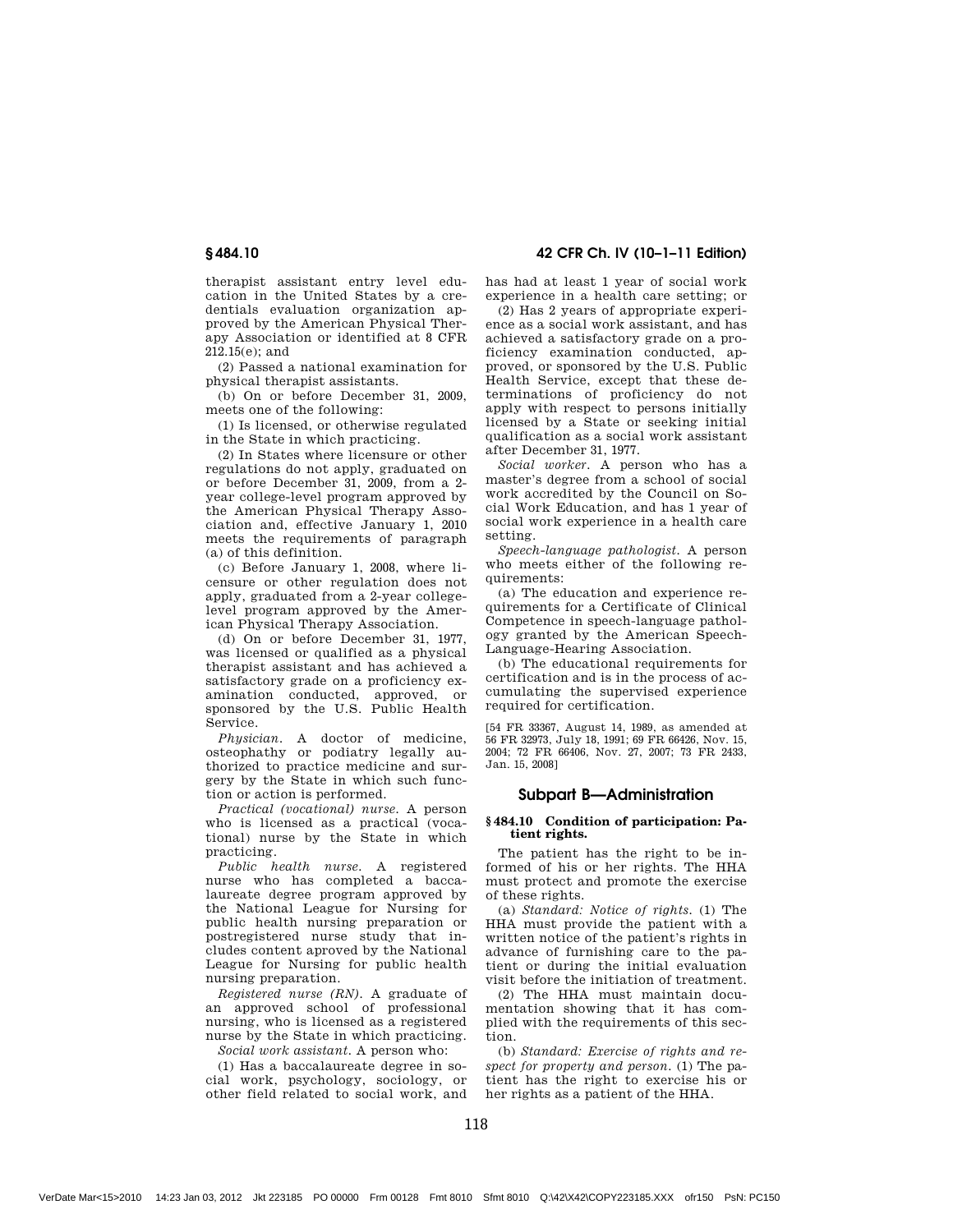(2) The patient's family or guardian may exercise the patient's rights when the patient has been judged incompetent.

(3) The patient has the right to have his or her property treated with respect.

(4) The patient has the right to voice grievances regarding treatment or care that is (or fails to be) furnished, or regarding the lack of respect for property by anyone who is furnishing services on behalf of the HHA and must not be subjected to discrimination or reprisal for doing so.

(5) The HHA must investigate complaints made by a patient or the patient's family or guardian regarding treatment or care that is (or fails to be) furnished, or regarding the lack of respect for the patient's property by anyone furnishing services on behalf of the HHA, and must document both the existence of the complaint and the resolution of the complaint.

(c) *Standard: Right to be informed and to participate in planning care and treatment.* (1) The patient has the right to be informed, in advance about the care to be furnished, and of any changes in the care to be furnished.

(i) The HHA must advise the patient in advance of the disciplines that will furnish care, and the frequency of visits proposed to be furnished.

(ii) The HHA must advise the patient in advance of any change in the plan of care before the change is made.

(2) The patient has the right to participate in the planning of the care.

(i) The HHA must advise the patient in advance of the right to participate in planning the care or treatment and in planning changes in the care or treatment.

(ii) The HHA complies with the requirements of subpart I of part 489 of this chapter relating to maintaining written policies and procedures regarding advance directives. The HHA must inform and distribute written information to the patient, in advance, concerning its policies on advance directives, including a description of applicable State law. The HHA may furnish advance directives information to a patient at the time of the first home visit, as long as the information is furnished before care is provided.

(d) *Standard: Confidentiality of medical records.* The patient has the right to confidentiality of the clinical records maintained by the HHA. The HHA must advise the patient of the agency's policies and procedures regarding disclosure of clinical records.

(e) *Standard: Patient liability for payment.* (1) The patient has the right to be advised, before care is initiated, of the extent to which payment for the HHA services may be expected from Medicare or other sources, and the extent to which payment may be required from the patient. Before the care is initiated, the HHA must inform the patient, orally and in writing, of—

(i) The extent to which payment may be expected from Medicare, Medicaid, or any other Federally funded or aided program known to the HHA;

(ii) The charges for services that will not be covered by Medicare; and

(iii) The charges that the individual may have to pay.

(2) The patient has the right to be advised orally and in writing of any changes in the information provided in accordance with paragraph (e)(1) of this section when they occur. The HHA must advise the patient of these changes orally and in writing as soon as possible, but no later than 30 calendar days from the date that the HHA becomes aware of a change.

(f) *Standard: Home health hotline.* The patient has the right to be advised of the availability of the toll-free HHA hotline in the State. When the agency accepts the patient for treatment or care, the HHA must advise the patient in writing of the telephone number of the home health hotline established by the State, the hours of its operation, and that the purpose of the hotline is to receive complaints or questions about local HHAs. The patient also has the right to use this hotline to lodge complaints concerning the implementation of the advance directives requirements.

[54 FR 33367, August 14, 1989, as amended at 56 FR 32973, July 18, 1991; 57 FR 8203, Mar. 6, 1992; 60 FR 33293, June 27, 1995]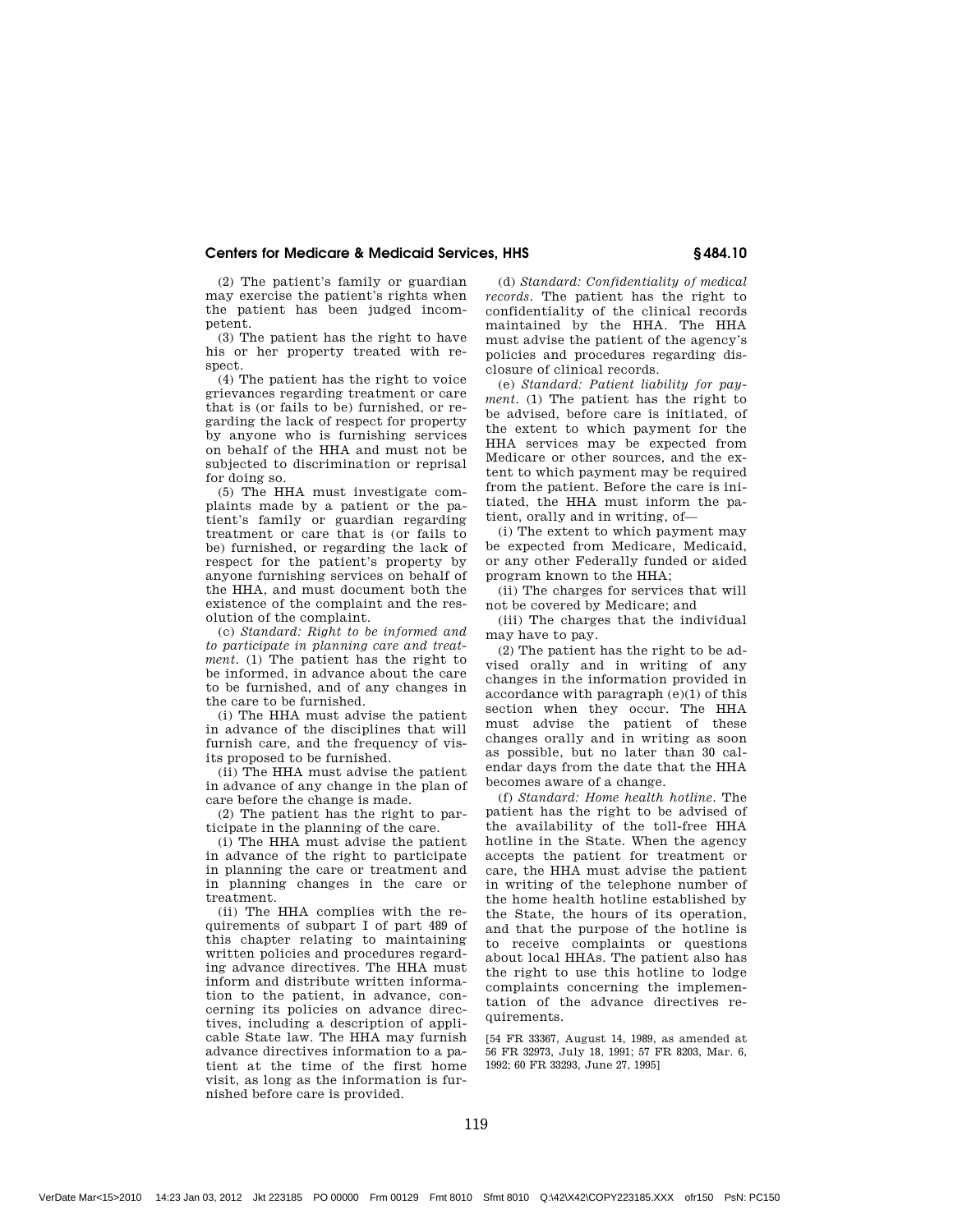# **§ 484.11 Condition of participation: Re-lease of patient identifiable OASIS information.**

The HHA and agent acting on behalf of the HHA in accordance with a written contract must ensure the confidentiality of all patient identifiable information contained in the clinical record, including OASIS data, and may not release patient identifiable OASIS information to the public.

[64 FR 3763, Jan. 25, 1999]

#### **§ 484.12 Condition of participation: Compliance with Federal, State, and local laws, disclosure and ownership information, and accepted professional standards and principles.**

(a) *Standard: Compliance with Federal, State, and local laws and regulations.* The HHA and its staff must operate and furnish services in compliance with all applicable Federal, State, and local laws and regulations. If State or applicable local law provides for the licensure of HHAs, an agency not subject to licensure is approved by the licensing authority as meeting the standards established for licensure.

(b) *Standard: Disclosure of ownership and management information.* The HHA must comply with the requirements of Part 420, Subpart C of this chapter. The HHA also must disclose the following information to the State survey agency at the time of the HHA's initial request for certification, for each survey, and at the time of any change in ownership or management:

(1) The name and address of all persons with an ownership or control interest in the HHA as defined in §§420.201, 420.202, and 420.206 of this chapter.

(2) The name and address of each person who is an officer, a director, an agent or a managing employee of the HHA as defined in §§420.201, 420.202, and 420.206 of this chapter.

(3) The name and address of the corporation, association, or other company that is responsible for the management of the HHA, and the name and address of the chief executive officer and the chairman of the board of directors of that corporation, association, or other company responsible for the management of the HHA.

§ 484.11 42 CFR Ch. IV (10–1–11 Edition)

(c) *Standard: Compliance with accepted professional standards and principles.* The HHA and its staff must comply with accepted professional standards and principles that apply to professionals furnishing services in an HHA.

#### **§ 484.14 Condition of participation: Organization, services, and administration.**

Organization, services furnished, administrative control, and lines of authority for the delegation of responsibility down to the patient care level are clearly set forth in writing and are readily identifiable. Administrative and supervisory functions are not delegated to another agency or organization and all services not furnished directly, including services provided through subunits are monitored and controlled by the parent agency. If an agency has subunits, appropriate administrative records are maintained for each subunit.

(a) *Standard: Services furnished.* Parttime or intermittent skilled nursing services and at least one other therapeutic service (physical, speech, or occupational therapy; medical social services; or home health aide services) are made available on a visiting basis, in a place of residence used as a patient's home. An HHA must provide at least one of the qualifying services directly through agency employees, but may provide the second qualifying service and additional services under arrangements with another agency or organization.

(b) *Standard: Governing body.* A governing body (or designated persons so functioning) assumes full legal authority and responsibility for the operation of the agency. The governing body appoints a qualified administrator, arranges for professional advice as required under §484.16, adopts and periodically reviews written bylaws or an acceptable equivalent, and oversees the management and fiscal affairs of the agency.

(c) *Standard: Administrator.* The administrator, who may also be the supervising physician or registered nurse required under paragraph (d) of this section, organizes and directs the agency's ongoing functions; maintains ongoing liaison among the governing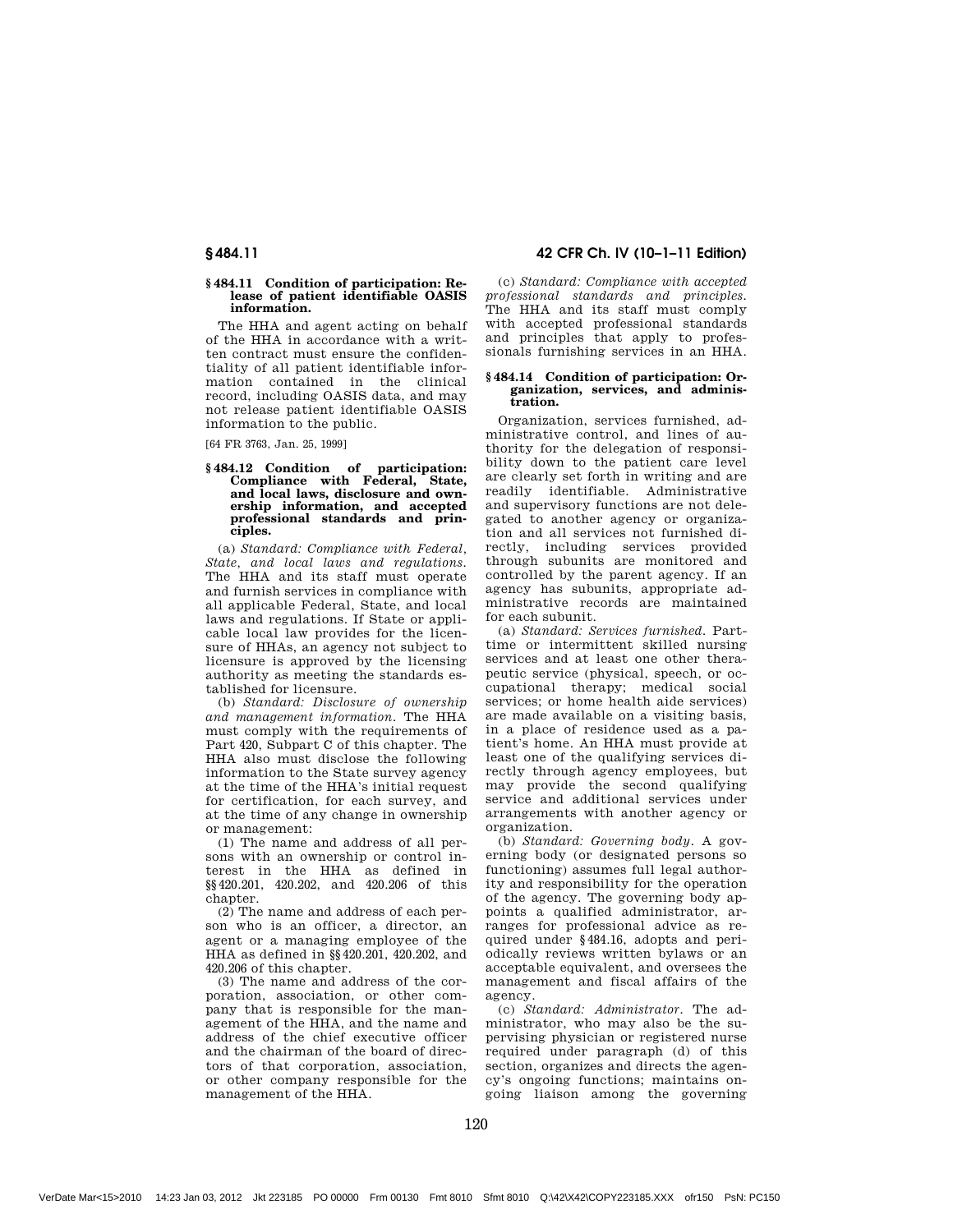body, the group of professional personnel, and the staff; employs qualified personnel and ensures adequate staff education and evaluations; ensures the accuracy of public information materials and activities; and implements an effective budgeting and accounting system. A qualified person is authorized in writing to act in the absence of the administrator.

(d) *Standard: Supervising physician or registered nurse.* The skilled nursing and other therapeutic services furnished are under the supervision and direction of a physician or a registered nurse (who preferably has at least 1 year of nursing experience and is a public health nurse). This person, or similarly qualified alternate, is available at all times during operating hours and participates in all activities relevant to the professional services furnished, including the development of qualifications and the assignment of personnel.

(e) *Standard: Personnel policies.* Personnel practices and patient care are supported by appropriate, written personnel policies. Personnel records include qualifications and licensure that are kept current.

(f) *Standard: Personnel under hourly or per visit contracts.* If personnel under hourly or per visit contracts are used by the HHA, there is a written contract between those personnel and the agency that specifies the following:

(1) Patients are accepted for care only by the primary HHA.

(2) The services to be furnished.

(3) The necessity to conform to all applicable agency policies, including personnel qualifications.

(4) The responsibility for participating in developing plans of care.

(5) The manner in which services will be controlled, coordinated, and evaluated by the primary HHA.

(6) The procedures for submitting clinical and progress notes, scheduling of visits, periodic patient evaluation.

(7) The procedures for payment for services furnished under the contract.

(g) *Standard: Coordination of patient services.* All personnel furnishing services maintain liaison to ensure that their efforts are coordinated effectively and support the objectives outlined in the plan of care. The clinical record or minutes of case conferences establish

that effective interchange, reporting, and coordination of patient care does occur. A written summary report for each patient is sent to the attending physician at least every 60 days.

(h) *Standard: Services under arrangements.* Services furnished under arrangements are subject to a written contract conforming with the requirements specified in paragraph (f) of this section and with the requirements of section 1861(w) of the Act (42 U.S.C.  $1495x(w)$ 

(i) *Standard: Institutional planning.* The HHA, under the direction of the governing body, prepares an overall plan and a budget that includes an annual operating budget and capital expenditure plan.

(1) *Annual operating budget.* There is an annual operating budget that includes all anticipated income and expenses related to items that would, under generally accepted accounting principles, be considered income and expense items. However, it is not required that there be prepared, in connection with any budget, an item by item identification of the components of each type of anticipated income or expense.

(2) *Capital expenditure plan.* (i) There is a capital expenditure plan for at least a 3-year period, including the operating budget year. The plan includes and identifies in detail the anticipated sources of financing for, and the objectives of, each anticipated expenditure of more than \$600,000 for items that would under generally accepted accounting principles, be considered capital items. In determining if a single capital expenditure exceeds \$600,000, the cost of studies, surveys, designs, plans, working drawings, specifications, and other activities essential to the acquisition, improvement, modernization, expansion, or replacement of land, plant, building, and equipment are included. Expenditures directly or indirectly related to capital expenditures, such as grading, paving, broker commissions, taxes assessed during the construction period, and costs involved in demolishing or razing structures on land are also included. Transactions that are separated in time, but are components of an overall plan or patient care objective, are viewed in their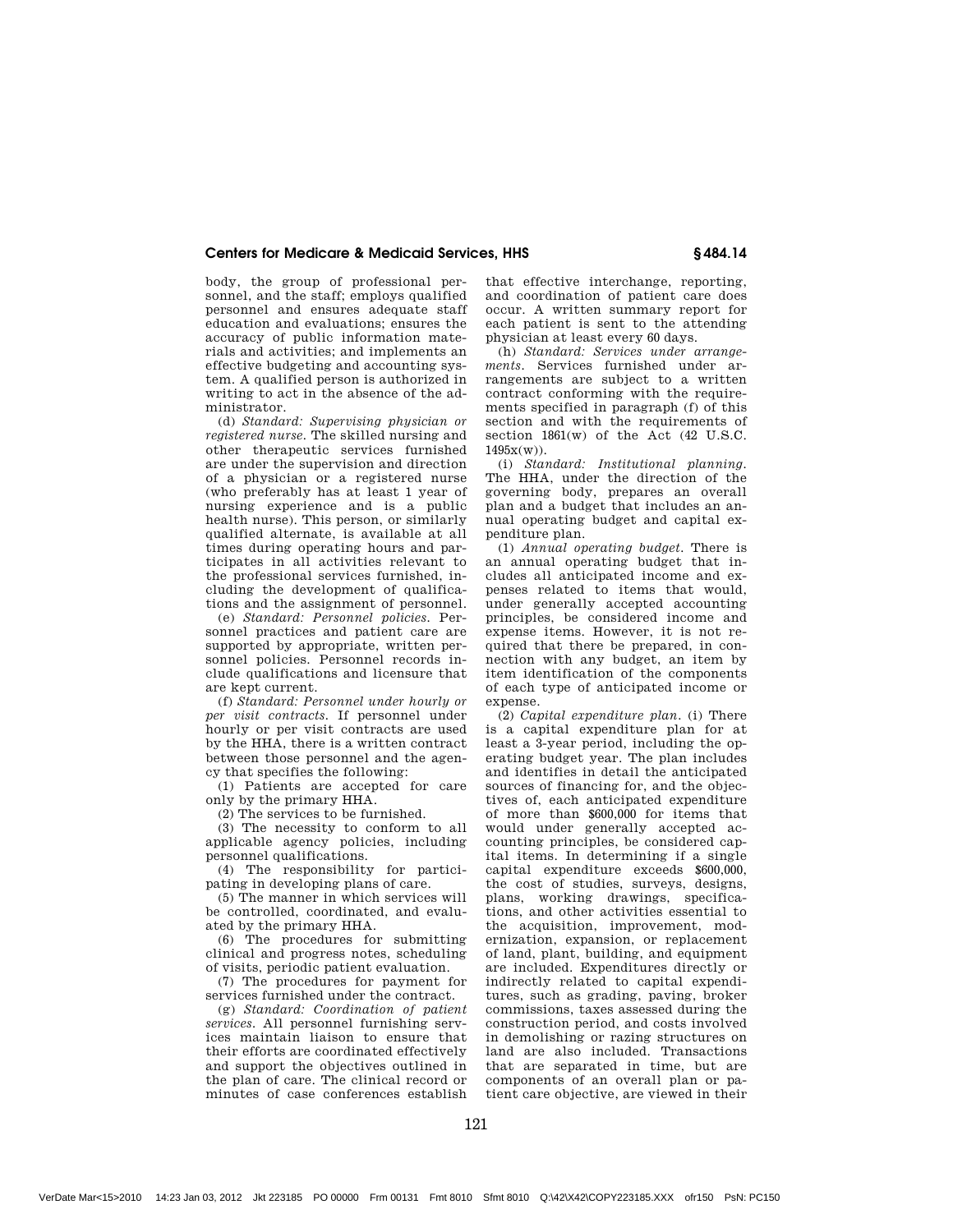entirety without regard to their timing. Other costs related to capital expenditures include title fees, permit and license fees, broker commissions, architect, legal, accounting, and appraisal fees; interest, finance, or carrying charges on bonds, notes and other costs incurred for borrowing funds.

(ii) If the anticipated source of financing is, in any part, the anticipated payment from title V (Maternal and Child Health and Crippled Children's Services) or title XVIII (Medicare) or title XIX (Medicaid) of the Social Security Act, the plan specifies the following:

(A) Whether the proposed capital expenditure is required to comform, or is likely to be required to conform, to current standards, criteria, or plans developed in accordance with the Public Health Service Act or the Mental Retardation Facilities and Community Mental Health Centers Construction Act of 1963.

(B) Whether a capital expenditure proposal has been submitted to the designated planning agency for approval in accordance with section 1122 of the Act (42 U.S.C. 1320a–1) and implementing regulations.

(C) Whether the designated planning agency has approved or disapproved the proposed capital expenditure if it was presented to that agency.

(3) *Preparation of plan and budget.* The overall plan and budget is prepared under the direction of the governing body of the HHA by a committee consisting of representatives of the governing body, the administrative staff, and the medical staff (if any) of the HHA.

(4) *Annual review of plan and budget.* The overall plan and budget is reviewed and updated at least annually by the committee referred to in paragraph (i)(3) of this section under the direction of the governing body of the HHA.

(j) *Standard: Laboratory services.* (1) If the HHA engages in laboratory testing outside of the context of assisting an individual in self-administering a test with an appliance that has been cleared for that purpose by the FDA, such testing must be in compliance with all applicable requirements of part 493 of this chapter.

§ 484.16 42 CFR Ch. IV (10–1–11 Edition)

(2) If the HHA chooses to refer specimens for laboratory testing to another laboratory, the referral laboratory must be certified in the appropriate specialties and subspecialties of services in accordance with the applicable requirements of part 493 of this chapter.

[54 FR 33367, August 14, 1989, as amended at 56 FR 32973, July 18, 1991; 56 FR 51334, Oct. 11, 1991; 57 FR 7136, Feb. 28, 1992; 66 FR 32778, June 18, 2001]

## **§ 484.16 Condition of participation: Group of professional personnel.**

A group of professional personnel, which includes at least one physician and one registered nurse (preferably a public health nurse), and with appropriate representation from other professional disciplines, establishes and annually reviews the agency's policies governing scope of services offered, admission and discharge policies, medical supervision and plans of care, emergency care, clinical records, personnel qualifications, and program evaluation. At least one member of the group is neither an owner nor an employee of the agency.

(a) *Standard: Advisory and evaluation function.* The group of professional personnel meets frequently to advise the agency on professional issues, to participate in the evaluation of the agency's program, and to assist the agency in maintaining liaison with other health care providers in the community and in the agency's community information program. The meetings are documented by dated minutes.

[54 FR 33367, August 14, 1989, as amended at 56 FR 32974, July 18, 1991]

#### **§ 484.18 Condition of participation: Acceptance of patients, plan of care, and medical supervision.**

Patients are accepted for treatment on the basis of a reasonable expectation that the patient's medical, nursing, and social needs can be met adequately by the agency in the patient's place of residence. Care follows a written plan of care established and periodically reviewed by a doctor of medicine, osteopathy, or podiatric medicine.

(a) *Standard: Plan of care.* The plan of care developed in consultation with the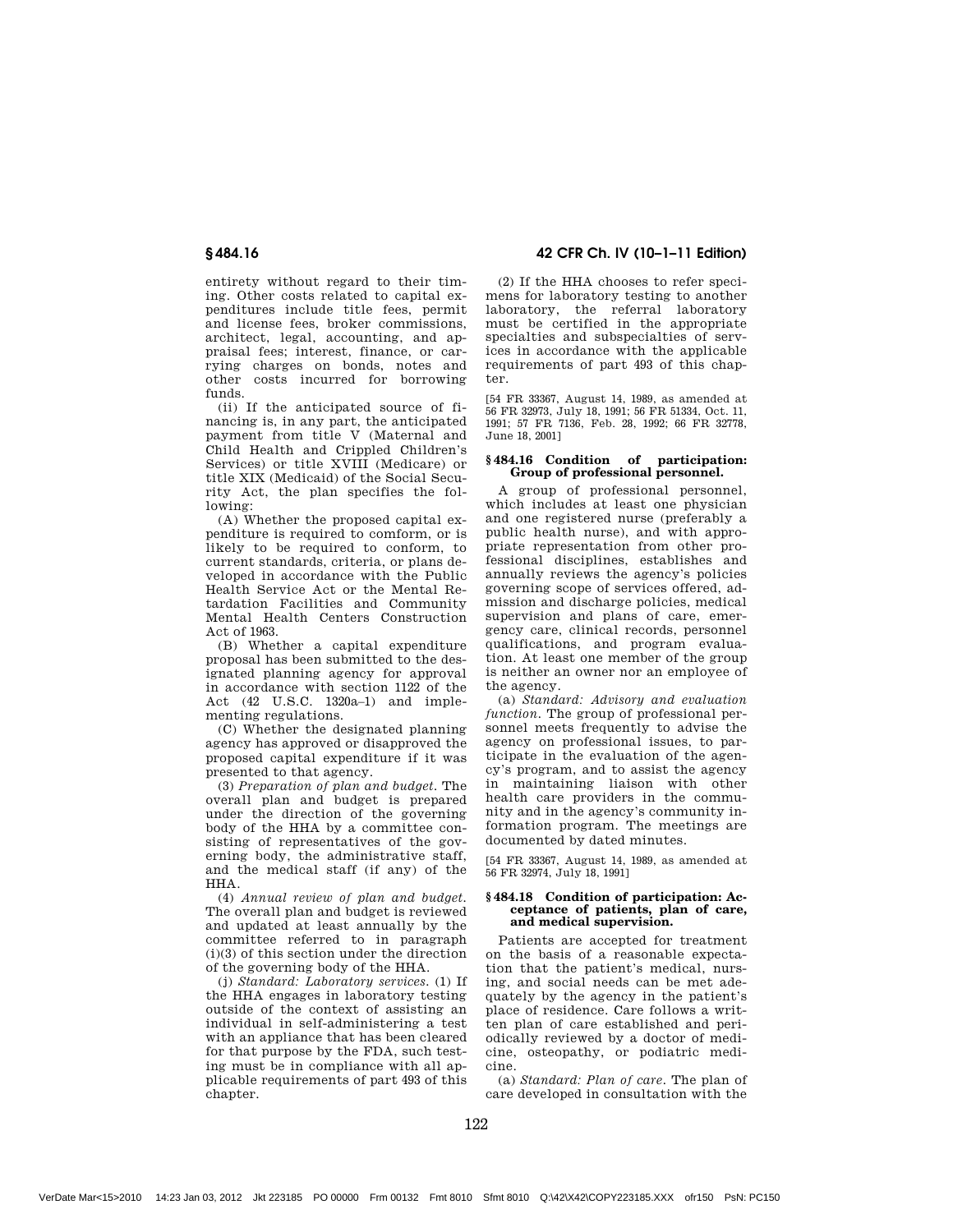agency staff covers all pertinent diagnoses, including mental status, types of services and equipment required, frequency of visits, prognosis, rehabilitation potential, functional limitations, activities permitted, nutritional requirements, medications and treatments, any safety measures to protect against injury, instructions for timely discharge or referral, and any other appropriate items. If a physician refers a patient under a plan of care that cannot be completed until after an evaluation visit, the physician is consulted to approve additions or modifications to the original plan. Orders for therapy services include the specific procedures and modalities to be used and the amount, frequency, and duration. The therapist and other agency personnel participate in developing the plan of care.

(b) *Standard: Periodic review of plan of care.* The total plan of care is reviewed by the attending physician and HHA personnel as often as the severity of the patient's condition requires, but at least once every 60 days or more frequently when there is a beneficiary elected transfer; a significant change in condition resulting in a change in the case-mix assignment; or a discharge and return to the same HHA during the 60-day episode. Agency professional staff promptly alert the physician to any changes that suggest a need to alter the plan of care.

(c) *Standard: Conformance with physician orders.* Drugs and treatments are administered by agency staff only as ordered by the physician with the exception of influenza and pneumococcal polysaccharide vaccines, which may be administered per agency policy developed in consultation with a physician, and after an assessment for contraindications. Verbal orders are put in writing and signed and dated with the date of receipt by the registered nurse or qualified therapist (as defined in §484.4 of this chapter) responsible for furnishing or supervising the ordered services. Verbal orders are only accepted by personnel authorized to do so by applicable State and Federal laws and

regulations as well as by the HHA's internal policies.

[54 FR 33367, August 14, 1989, as amended at 56 FR 32974, July 18, 1991; 64 FR 3784, Jan. 25, 1999; 65 FR 41211, July 3, 2000; 67 FR 61814, Oct. 2, 2002]

## **§ 484.20 Condition of participation: Reporting OASIS information.**

HHAs must electronically report all OASIS data collected in accordance with §484.55.

(a) *Standard: Encoding and transmitting OASIS data.* An HHA must encode and electronically transmit each completed OASIS assessment to the State agency or the CMS OASIS contractor, regarding each beneficiary with respect to which such information is required to be transmitted (as determined by the Secretary), within 30 days of completing the assessment of the beneficiary.

(b) *Standard: Accuracy of encoded OASIS data.* The encoded OASIS data must accurately reflect the patient's status at the time of assessment.

(c) *Standard: Transmittal of OASIS data.* An HHA must—

(1) For all completed assessments, transmit OASIS data in a format that meets the requirements of paragraph (d) of this section.

(2) Successfully transmit test data to the State agency or CMS OASIS contractor.

(3) Transmit data using electronics communications software that provides a direct telephone connection from the HHA to the State agency or CMS OASIS contractor.

(4) Transmit data that includes the CMS-assigned branch identification number, as applicable.

(d) *Standard: Data Format.* The HHA must encode and transmit data using the software available from CMS or software that conforms to CMS standard electronic record layout, edit specifications, and data dictionary, and that includes the required OASIS data set.

[64 FR 3763, Jan. 25, 1999, as amended at 70 FR 76208, Dec. 23, 2005]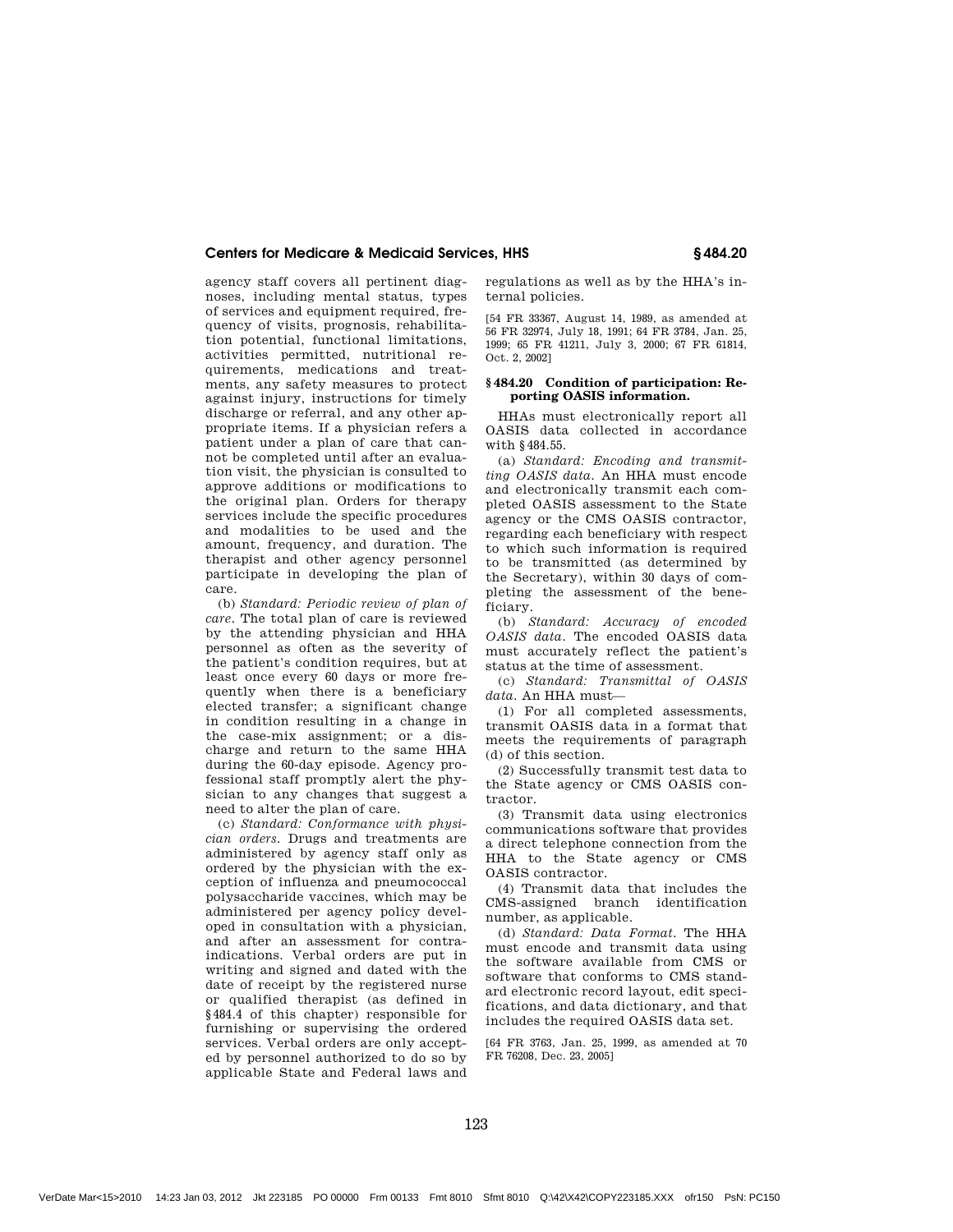# Subpart C—Furnishing of Services

## **§ 484.30 Condition of participation: Skilled nursing services.**

The HHA furnishes skilled nursing services by or under the supervision of a registered nurse and in accordance with the plan of care.

(a) *Standard: Duties of the registered nurse.* The registered nurse makes the initial evaluation visit, regularly reevaluates the patient's nursing needs, initiates the plan of care and necessary revisions, furnishes those services requiring substantial and specialized nursing skill, initiates appropriate preventive and rehabilitative nursing procedures, prepares clinical and progress notes, coordinates services, informs the physician and other personnel of changes in the patient's condition and needs, counsels the patient and family in meeting nursing and related needs, participates in in-service programs, and supervises and teaches other nursing personnel.

(b) *Standard: Duties of the licensed practical nurse.* The licensed practical nurse furnishes services in accordance with agency policies, prepares clinical and progress notes, assists the physician and registered nurse in performing specialized procedures, prepares equipment and materials for treatments observing aseptic technique as required, and assists the patient in learning appropriate self-care techniques.

[54 FR 33367, August 14, 1989, as amended at 56 FR 32974, July 18, 1991]

## **§ 484.32 Condition of participation: Therapy services.**

Any therapy services offered by the HHA directly or under arrangement are given by a qualified therapist or by a qualified therapy assistant under the supervision of a qualified therapist and in accordance with the plan of care. The qualified therapist assists the physician in evaluating level of function, helps develop the plan of care (revising it as necessary), prepares clinical and progress notes, advises and consults with the family and other agency personnel, and participates in in-service programs.

(a) *Standard: Supervision of physical therapy assistant and occupational therapy assistant.* Services furnished by a

§ 484.30 42 CFR Ch. IV (10–1–11 Edition)

qualified physical therapy assistant or qualified occupational therapy assistant may be furnished under the supervision of a qualified physical or occupational therapist. A physical therapy assistant or occupational therapy assistant performs services planned, delegated, and supervised by the therapist, assists in preparing clinical notes and progress reports, and participates in educating the patient and family, and in in-service programs.

(b) *Standard: Supervision of speech therapy services.* Speech therapy services are furnished only by or under supervision of a qualified speech pathologist or audiologist.

[54 FR 33367, August 14, 1989, as amended at 56 FR 32974, July 18, 1991]

#### **§ 484.34 Condition of participation: Medical social services.**

If the agency furnishes medical social services, those services are given by a qualified social worker or by a qualified social work assistant under the supervision of a qualified social worker, and in accordance with the plan of care. The social worker assists the physician and other team members in understanding the significant social and emotional factors related to the health problems, participates in the development of the plan of care, prepares clinical and progress notes, works with the family, uses appropriate community resources, participates in discharge planning and in-service programs, and acts as a consultant to other agency personnel.

#### **§ 484.36 Condition of participation: Home health aide services.**

Home health aides are selected on the basis of such factors as a sympathetic attitude toward the care of the sick, ability to read, write, and carry out directions, and maturity and ability to deal effectively with the demands of the job. They are closely supervised to ensure their competence in providing care. For home health services furnished (either directly or through arrangements with other organizations) after August 14, 1990, the HHA must use individuals who meet the personnel qualifications specified in §484.4 for ''home health aide''.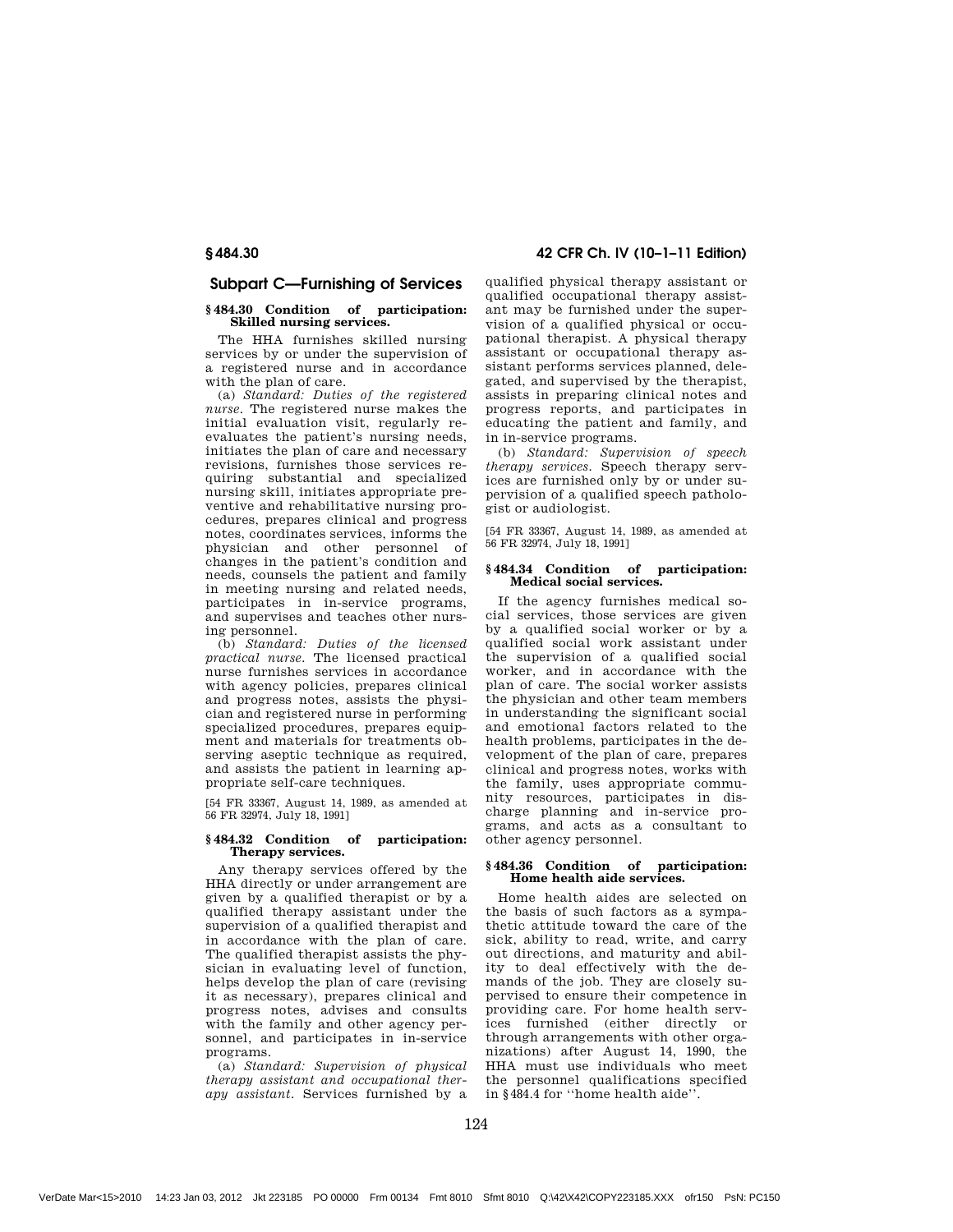(a) *Standard: Home health aide training*—(1) *Content and duration of training.* The aide training program must address each of the following subject areas through classroom and supervised practical training totalling at least 75 hours, with at least 16 hours devoted to supervised practical training. The individual being trained must complete at least 16 hours of classroom training before beginning the supervisied practical training.

(i) Communications skills.

(ii) Observation, reporting and documentation of patient status and the care or service furnished.

(iii) Reading and recording temperature, pulse, and respiration.

(iv) Basic infection control procedures.

(v) Basic elements of body functioning and changes in body function that must be reported to an aide's supervisor.

(vi) Maintenance of a clean, safe, and healthy environment.

(vii) Recognizing emergencies and knowledge of emergency procedures.

(viii) The physical, emotional, and developmental needs of and ways to work with the populations served by the HHA, including the need for respect for the patient, his or her privacy and his or her property.

(ix) Appropriate and safe techniques in personal hygiene and grooming that include—

(A) Bed bath.

(B) Sponge, tub, or shower bath.

(C) Shampoo, sink, tub, or bed.

(D) Nail and skin care.

(E) Oral hygiene.

(F) Toileting and elimination.

(x) Safe transfer techniques and ambulation.

(xi) Normal range of motion and positioning.

(xii) Adequate nutrition and fluid intake.

(xiii) Any other task that the HHA may choose to have the home health aide perform.

''Supervised practical training'' means training in a laboratory or other setting in which the trainee demonstrates knowledge while performing tasks on an individual under the direct supervision of a registered nurse or licensed practical nurse.

(2) *Conduct of training*—(i) *Organizations.* A home health aide training program may be offered by any organization except an HHA that, within the previous 2 years has been found—

(A) Out of compliance with requirements of this paragraph (a) or paragraph (b) of this section;

(B) To permit an individual that does not meet the definition of ''home health aide'' as specified in §484.4 to furnish home health aide services (with the exception of licensed health professionals and volunteers);

(C) Has been subject to an extended (or partial extended) survey as a result of having been found to have furnished substandard care (or for other reasons at the discretion of the CMS or the State);

(D) Has been assessed a civil monetary penalty of not less than \$5,000 as an intermediate sanction;

(E) Has been found to have compliance deficiencies that endanger the health and safety of the HHA's patients and has had a temporary management appointed to oversee the management of the HHA;

(F) Has had all or part of its Medicare payments suspended; or

(G) Under any Federal or State law within the 2-year period beginning on October 1, 1988—

(*1*) Has had its participation in the Medicare program terminated;

(*2*) Has been assessed a penalty of not less than \$5,000 for deficiencies in Federal or State standards for HHAs;

(*3*) Was subject to a suspension of Medicare payments to which it otherwise would have been entitled;

(*4*) Had operated under a temporary management that was appointed to oversee the operation of the HHA and to ensure the health and safety of the HHA's patients; or

(*5*) Was closed or had it's residents transferred by the State.

(ii) *Qualifications for instructors.* The training of home health aides and the supervision of home health aides during the supervised practical portion of the training must be performed by or under the general supervision of a registered nurse who possesses a minimum of 2 years of nursing experience, at least 1 year of which must be in the provision of home health care. Other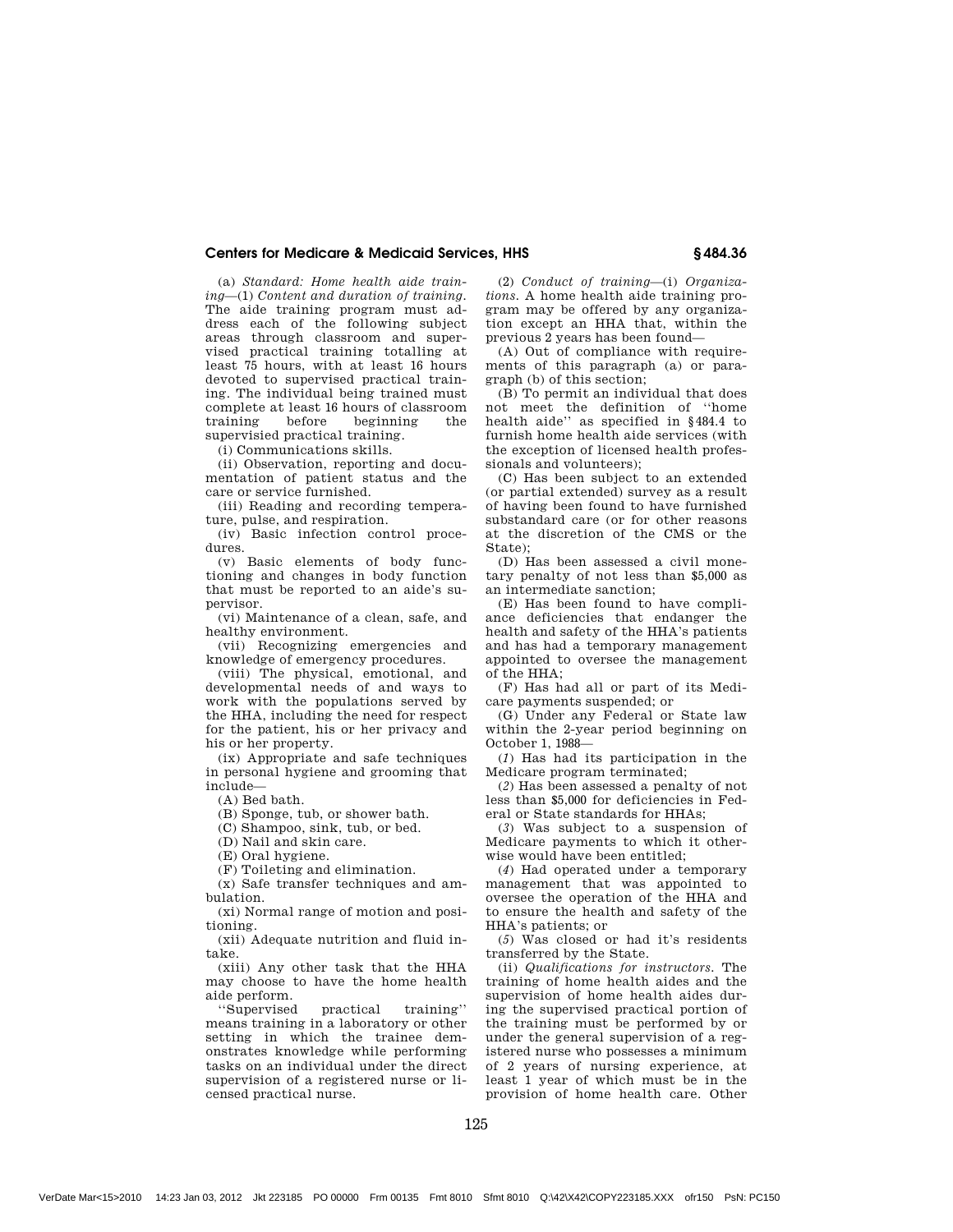individuals may be used to provide instruction under the supervision of a qualified registered nurse.

(3) *Documentation of training.* The HHA must maintain sufficient documentation to demonstrate that the requirements of this standard are met.

(b) *Standard: Competency evaluation and in-service training*—(1) *Applicability.* An individual may furnish home health aide services on behalf of an HHA only after that individual has successfully completed a competency evaluation program as described in this paragraph. .<br>The HHA is responsible for ensuring that the individuals who furnish home health aide services on its behalf meet the competency evaluation requirements of this section.

(2) *Content and frequency of evaluations and amount of in-service training.* (i) The competency evaluation must address each of the subjects listed in paragraph  $(a)(1)$  (ii) through (xiii) of this section.

(ii) The HHA must complete a performance review of each home health aide no less frequently than every 12 months.

(iii) The home health aide must receive at least 12 hours of in-service training during each 12-month period. The in-service training may be furnished while the aide is furnishing care to the patient.

(3) *Conduct of evaluation and training*—(i) *Organizations.* A home health aide competency evaluation program may be offered by any organization except as specified in paragraph  $(a)(2)(i)$ of this section.

The in-service training may be offered by any organization.

(ii) *Evaluators and instructors.* The competency evaluation must be performed by a registered nurse. The inservice training generally must be supervised by a registered nurse who possesses a minimum of 2 years of nursing experience at least 1 year of which must be in the provision of home health care.

(iii) *Subject areas.* The subject areas listed at paragraphs  $(a)(1)$  (iii),  $(ix)$ ,  $(x)$ , and (xi) of this section must be evaluated after observation of the aide's performance of the tasks with a patient. The other subject areas in paragraph  $(a)(1)$  of this section may be evaluated

§ 484.36 42 CFR Ch. IV (10–1–11 Edition)

through written examination, oral examination, or after observation of a home health aide with a patient.

(4) *Competency determination.* (i) A home health aide is not considered competent in any task for which he or she is evaluated as ''unsatisfactory''. The aide must not perform that task without direct supervision by a licensed nurse until after he or she receives training in the task for which he or she was evaluated as ''unsatisfactory'' and passes a subsequent evaluation with ''satisfactory''.

(ii) A home health aide is not considered to have successfully passed a competency evaluation if the aide has an ''unsatisfactory'' rating in more than one of the required areas.

(5) *Documentation of competency evaluation.* The HHA must maintain documentation which demonstrates that the requirements of this standard are met.

(6) *Effective date.* The HHA must implement a competency evaluation program that meets the requirements of this paragraph before February 14, 1990. The HHA must provide the preparation necessary for the individual to successfully complete the competency evaluation program. After August 14, 1990, the HHA may use only those aides that have been found to be competent in accordance with §484.36(b).

(c) *Standard: Assignment and duties of the home health aide*—(1) *Assignment.* The home health aide is assigned to a specific patient by the registered nurse. Written patient care instructions for the home health aide must be prepared by the registered nurse or other appropriate professional who is responsible for the supervision of the home health aide under paragraph (d) of this section.

(2) *Duties.* The home health aide provides services that are ordered by the physician in the plan of care and that the aide is permitted to perform under State law. The duties of a home health aide include the provision of hands-on personal care, performance of simple procedures as an extension of therapy or nursing services, assistance in ambulation or exercises, and assistance in administering medications that are ordinarily self-administered. Any home health aide services offered by an HHA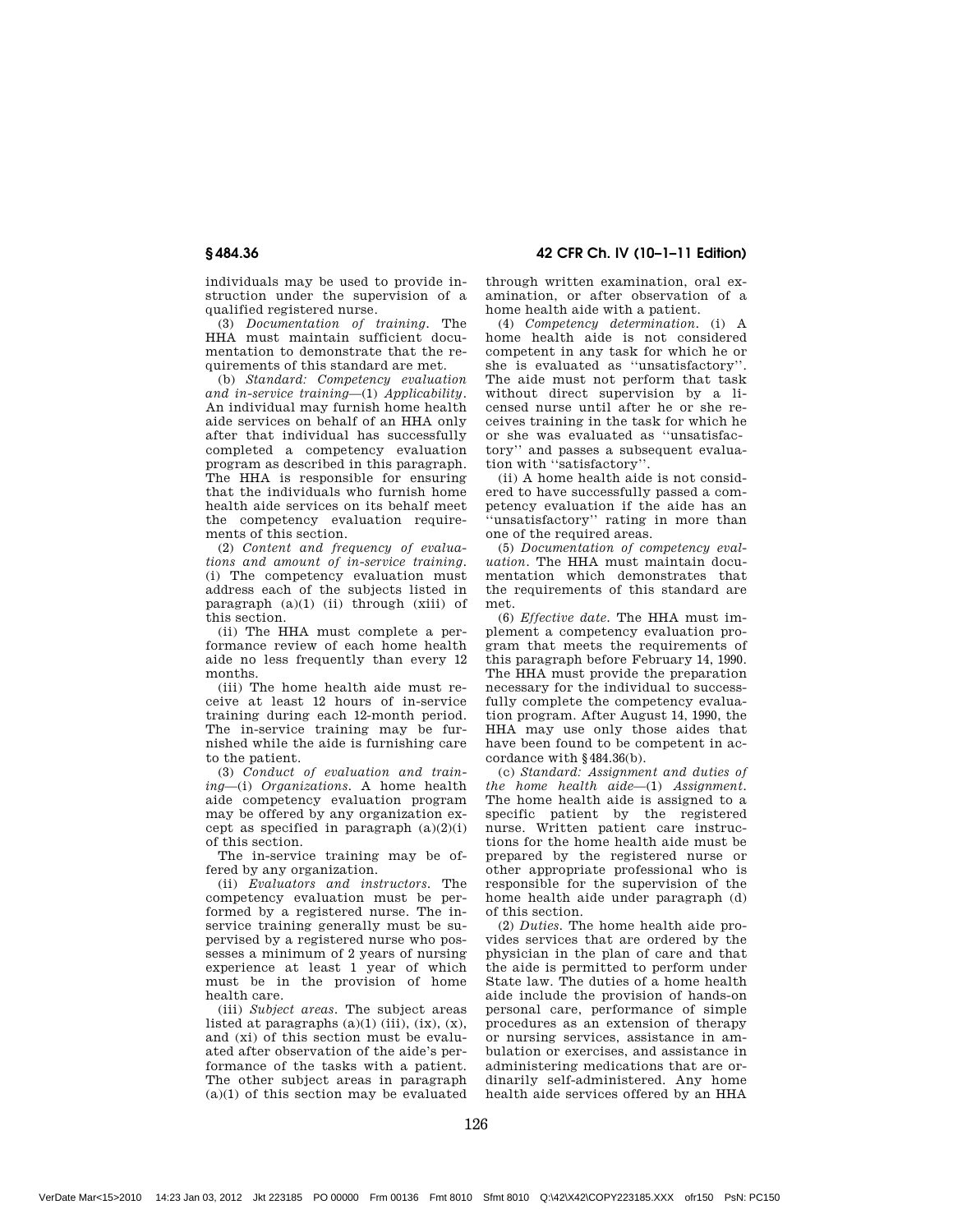must be provided by a qualified home health aide.

(d) *Standard: Supervision.* (1) If the patient receives skilled nursing care, the registered nurse must perform the supervisory visit required by paragraph (d)(2) of this section. If the patient is not receiving skilled nursing care, but is receiving another skilled service (that is, physical therapy, occupational therapy, or speech-language pathology services), supervision may be provided by the appropriate therapist.

(2) The registered nurse (or another professional described in paragraph  $(d)(1)$  of this section) must make an onsite visit to the patient's home no less frequently than every 2 weeks.

(3) If home health aide services are provided to a patient who is not receiving skilled nursing care, physical or occupational therapy or speech-language pathology services, the registered nurse must make a supervisory visit to the patient's home no less frequently than every 60 days. In these cases, to ensure that the aide is properly caring for the patient, each supervisory visit must occur while the home health aide is providing patient care.

(4) If home health aide services are provided by an individual who is not employed directly by the HHA (or hospice), the services of the home health aide must be provided under arrangements, as defined in section  $1861(w)(1)$ of the Act. If the HHA (or hospice) chooses to provide home health aide services under arrangements with another organization, the HHA's (or hospice's) responsibilities include, but are not limited to—

(i) Ensuring the overall quality of the care provided by the aide;

(ii) Supervision of the aide's services as described in paragraphs (d)(1) and (d)(2) of this section; and

(iii) Ensuring that home health aides providing services under arrangements have met the training requirements of paragraphs (a) and (b) of this section.

(e) *Personal care attendant: Evaluation requirements*—(1) *Applicability.* paragraph applies to individuals who are employed by HHAs exclusively to furnish personal care attendant services under a Medicaid personal care benefit.

(2) *Rule.* An individual may furnish personal care services, as defined in §440.170 of this chapter, on behalf of an HHA after the individual has been found competent by the State to furnish those services for which a competency evaluation is required by paragraph (b) of this section and which the individual is required to perform. The individual need not be determined competent in those services listed in paragraph (a) of this section that the individual is not required to furnish.

[54 FR 33367, August 14, 1989, as amended at 56 FR 32974, July 18, 1991; 56 FR 51334, Oct. 11, 1991; 59 FR 65498, Dec. 20, 1994; 60 FR 39123, Aug. 1, 1995; 66 FR 32778, June 18, 2001]

#### **§ 484.38 Condition of participation: Qualifying to furnish outpatient physical therapy or speech pathology services.**

An HHA that wishes to furnish outpatient physical therapy or speech pathology services must meet all the pertinent conditions of this part and also meet the additional health and safety requirements set forth in §§485.711, 485.713, 485.715, 485.719, 485.723, and 485.727 of this chapter to implement section 1861(p) of the Act.

[54 FR 33367, Aug. 14, 1989, as amended at 60 FR 2329, Jan. 9, 1995; 60 FR 11632, Mar. 2, 1995]

## **§ 484.48 Condition of participation: Clinical records.**

A clinical record containing pertinent past and current findings in accordance with accepted professional standards is maintained for every patient receiving home health services. In addition to the plan of care, the record contains appropriate identifying information; name of physician; drug, dietary, treatment, and activity orders; signed and dated clinical and progress notes; copies of summary reports sent to the attending physician; and a discharge summary. The HHA must inform the attending physician of the availability of a discharge summary. The discharge summary must be sent to the attending physician upon request and must include the patient's medical and health status at discharge.

(a) *Standards: Retention of records.* Clinical records are retained for 5 years after the month the cost report to which the records apply is filed with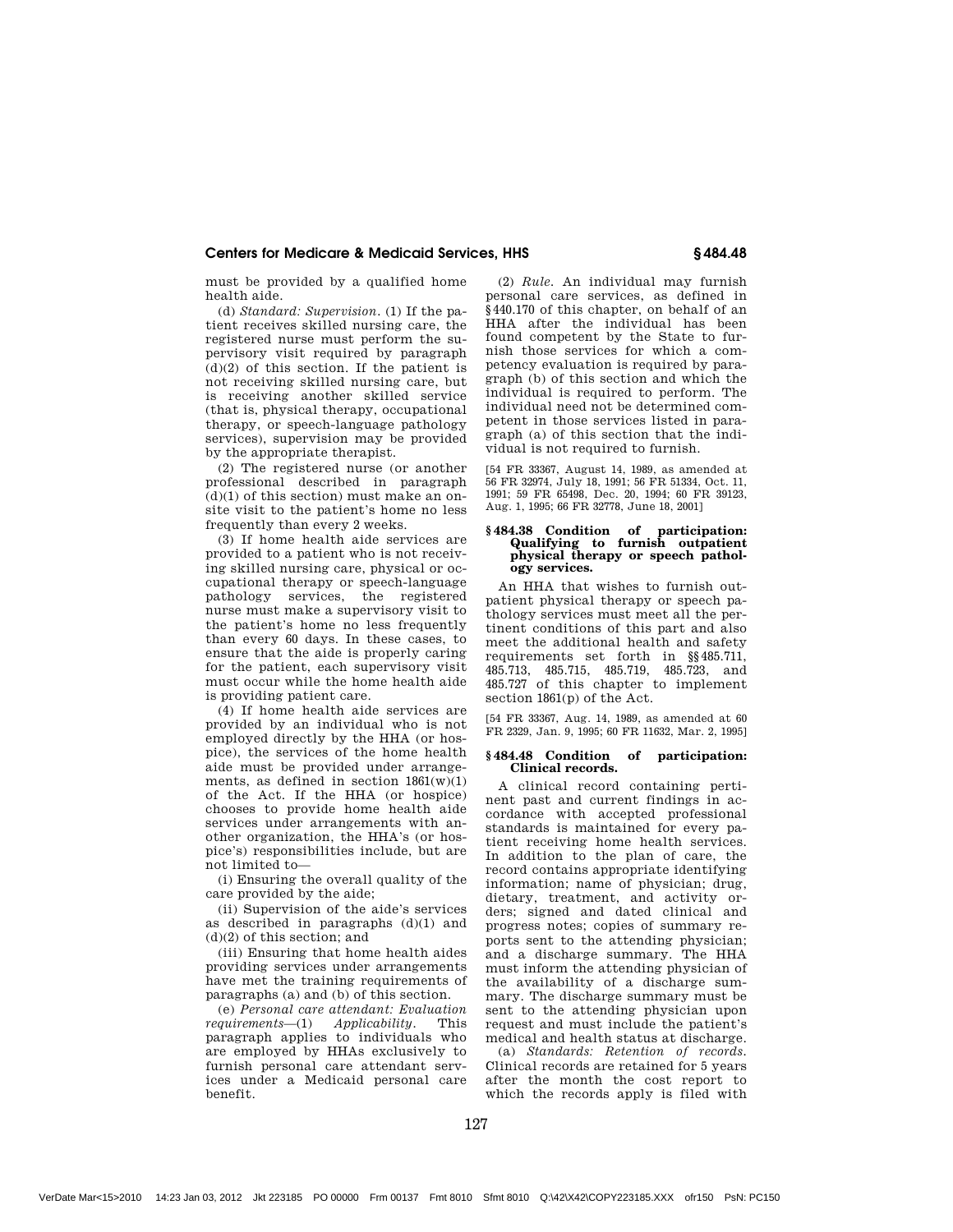the intermediary, unless State law stipulates a longer period of time. Policies provide for retention even if the HHA discontinues operations. If a patient is transferred to another health facility, a copy of the record or abstract is sent with the patient.

(b) *Standards: Protection of records.* Clinical record information is safeguarded against loss or unauthorized use. Written procedures govern use and removal of records and the conditions for release of information. Patient's written consent is required for release of information not authorized by law.

[54 FR 33367, Aug. 14, 1989, as amended at 60 FR 65498, Dec. 20, 1994]

#### **§ 484.52 Condition of participation: Evaluation of the agency's program.**

The HHA has written policies requiring an overall evaluation of the agency's total program at least once a year by the group of professional personnel (or a committee of this group), HHA staff, and consumers, or by professional people outside the agency working in conjunction with consumers. The evaluation consists of an overall policy and administrative review and a clinical record review. The evaluation assesses the extent to which the agency's program is appropriate, adequate, effective, and efficient. Results of the evaluation are reported to and acted upon by those responsible for the operation of the agency and are maintained separately as administrative records.

(a) *Standard: Policy and administrative review.* As a part of the evaluation process the policies and administrative practices of the agency are reviewed to determine the extent to which they promote patient care that is appropriate, adequate, effective, and efficient. Mechanisms are established in writing for the collection of pertinent data to assist in evaluation.

(b) *Standard: Clinical record review.* At least quarterly, appropriate health professionals, representing at least the scope of the program, review a sample of both active and closed clinical records to determine whether established policies are followed in furnishing services directly or under arrangement. There is a continuing review of clinical records for each 60-day period that a patient receives home

§ 484.52 42 CFR Ch. IV (10–1–11 Edition)

health services to determine adequacy of the plan of care and appropriateness of continuation of care.

[54 FR 33367, Aug. 14, 1989; 66 FR 32778, June 18, 2001]

## **§ 484.55 Condition of participation: Comprehensive assessment of patients.**

Each patient must receive, and an HHA must provide, a patient-specific, comprehensive assessment that accurately reflects the patient's current health status and includes information that may be used to demonstrate the patient's progress toward achievement of desired outcomes. The comprehensive assessment must identify the patient's continuing need for home care and meet the patient's medical, nursing, rehabilitative, social, and discharge planning needs. For Medicare beneficiaries, the HHA must verify the patient's eligibility for the Medicare home health benefit including homebound status, both at the time of the initial assessment visit and at the time of the comprehensive assessment. The comprehensive assessment must also incorporate the use of the current version of the Outcome and Assessment Information Set (OASIS) items, using the language and groupings of the OASIS items, as specified by the Secretary.

(a) *Standard: Initial assessment visit.* (1) A registered nurse must conduct an initial assessment visit to determine the immediate care and support needs of the patient; and, for Medicare patients, to determine eligibility for the Medicare home health benefit, including homebound status. The initial assessment visit must be held either within 48 hours of referral, or within 48 hours of the patient's return home, or on the physician-ordered start of care date.

(2) When rehabilitation therapy service (speech language pathology, physical therapy, or occupational therapy) is the only service ordered by the physician, and if the need for that service establishes program eligibility, the initial assessment visit may be made by the appropriate rehabilitation skilled professional.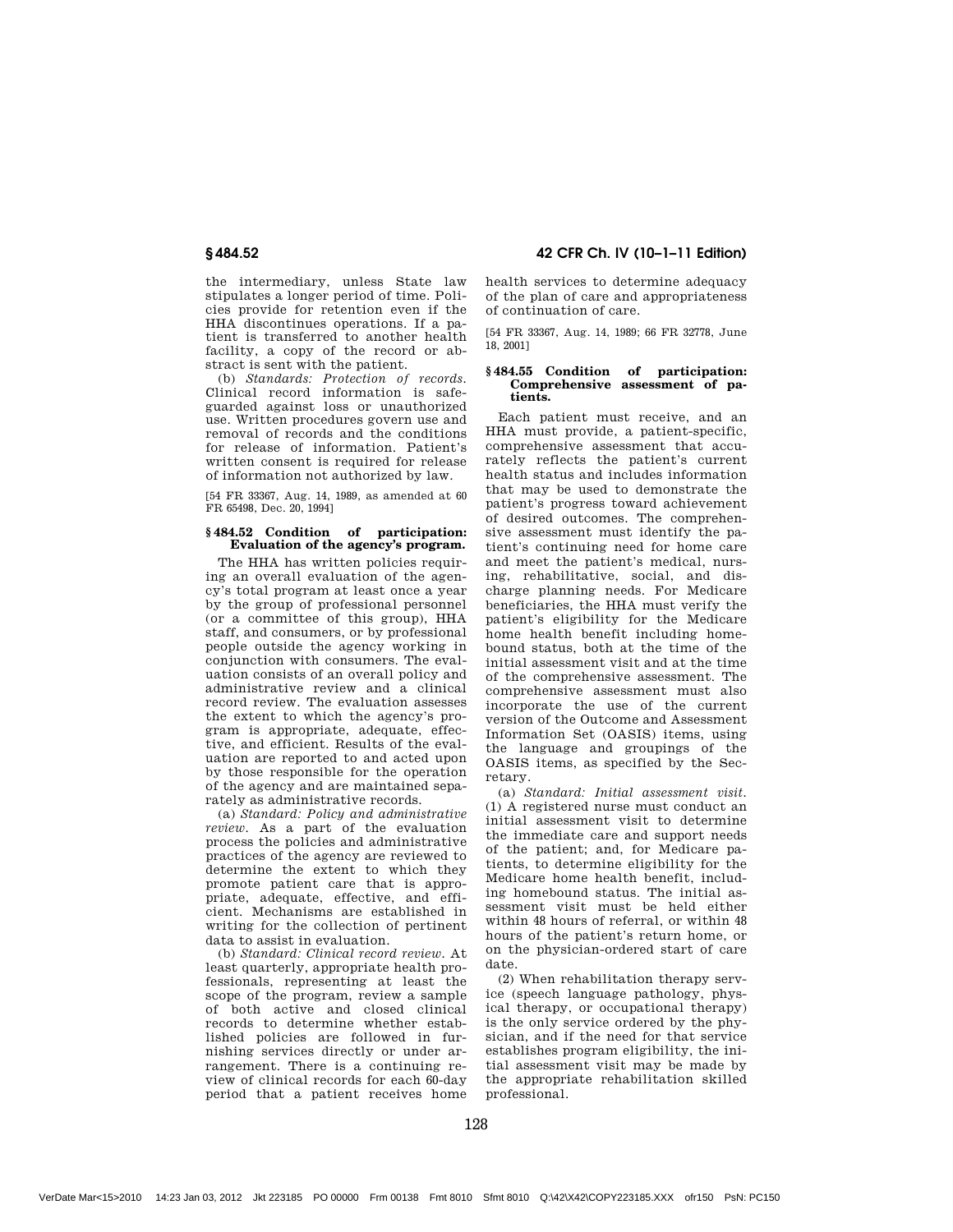(b) *Standard: Completion of the comprehensive assessment.* (1) The comprehensive assessment must be completed in a timely manner, consistent with the patient's immediate needs, but no later than 5 calendar days after the start of care.

(2) Except as provided in paragraph (b)(3) of this section, a registered nurse must complete the comprehensive assessment and for Medicare patients, determine eligibility for the Medicare home health benefit, including homebound status.

(3) When physical therapy, speechlanguage pathology, or occupational therapy is the only service ordered by the physician, a physical therapist, speech-language pathologist or occupational therapist may complete the comprehensive assessment, and for Medicare patients, determine eligibility for the Medicare home health benefit, including homebound status. The occupational therapist may complete the comprehensive assessment if the need for occupational therapy establishes program eligibility.

(c) *Standard: Drug regimen review.* The comprehensive assessment must include a review of all medications the patient is currently using in order to identify any potential adverse effects and drug reactions, including ineffective drug therapy, significant side effects, significant drug interactions, duplicate drug therapy, and noncompliance with drug therapy.

(d) *Standard: Update of the comprehensive assessment.* The comprehensive assessment must be updated and revised (including the administration of the OASIS) as frequently as the patient's condition warrants due to a major decline or improvement in the patient's health status, but not less frequently than—

(1) The last five days of every 60 days beginning with the start-of-care date, unless there is a—

(i) Beneficiary elected transfer;

(ii) Significant change in condition; or

(iii) Discharge and return to the same HHA during the 60-day episode.

(2) Within 48 hours of the patient's return to the home from a hospital admission of 24 hours or more for any reason other than diagnostic tests;

(3) At discharge.

(e) *Standard: Incorporation of OASIS data items.* The OASIS data items determined by the Secretary must be incorporated into the HHA's own assessment and must include: clinical record items, demographics and patient history, living arrangements, supportive assistance, integumentary status, respiratory status, elimination status, neuro/emotional/behavioral status, activities of daily living, medications, equipment management, emergent care, and data items collected at inpatient facility admission or discharge only.

[64 FR 3784, Jan. 25, 1999, as amended at 65 FR 41211, July 3, 2000; 74 FR 58134, Nov. 10, 2009]

## Subpart D **[**Reserved**]**

## Subpart E—Prospective Payment System for Home Health Agencies

SOURCE: 65 FR 41212, July 3, 2000, unless otherwise noted.

#### **§ 484.200 Basis and scope.**

(a) *Basis.* This subpart implements section 1895 of the Act, which provides for the implementation of a prospective payment system (PPS) for HHAs for portions of cost reporting periods occurring on or after October 1, 2000.

(b) *Scope.* This subpart sets forth the framework for the HHA PPS, including the methodology used for the development of the payment rates, associated adjustments, and related rules.

## **§ 484.202 Definitions.**

As used in this subpart—

*Case-mix index* means a scale that measures the relative difference in re-<br>source intensity among different source intensity among groups in the clinical model.

*Discipline* means one of the six home health disciplines covered under the Medicare home health benefit (skilled nursing services, home health aide services, physical therapy services, occupational therapy services, speechlanguage pathology services, and medical social services).

*Home health market basket index* means an index that reflects changes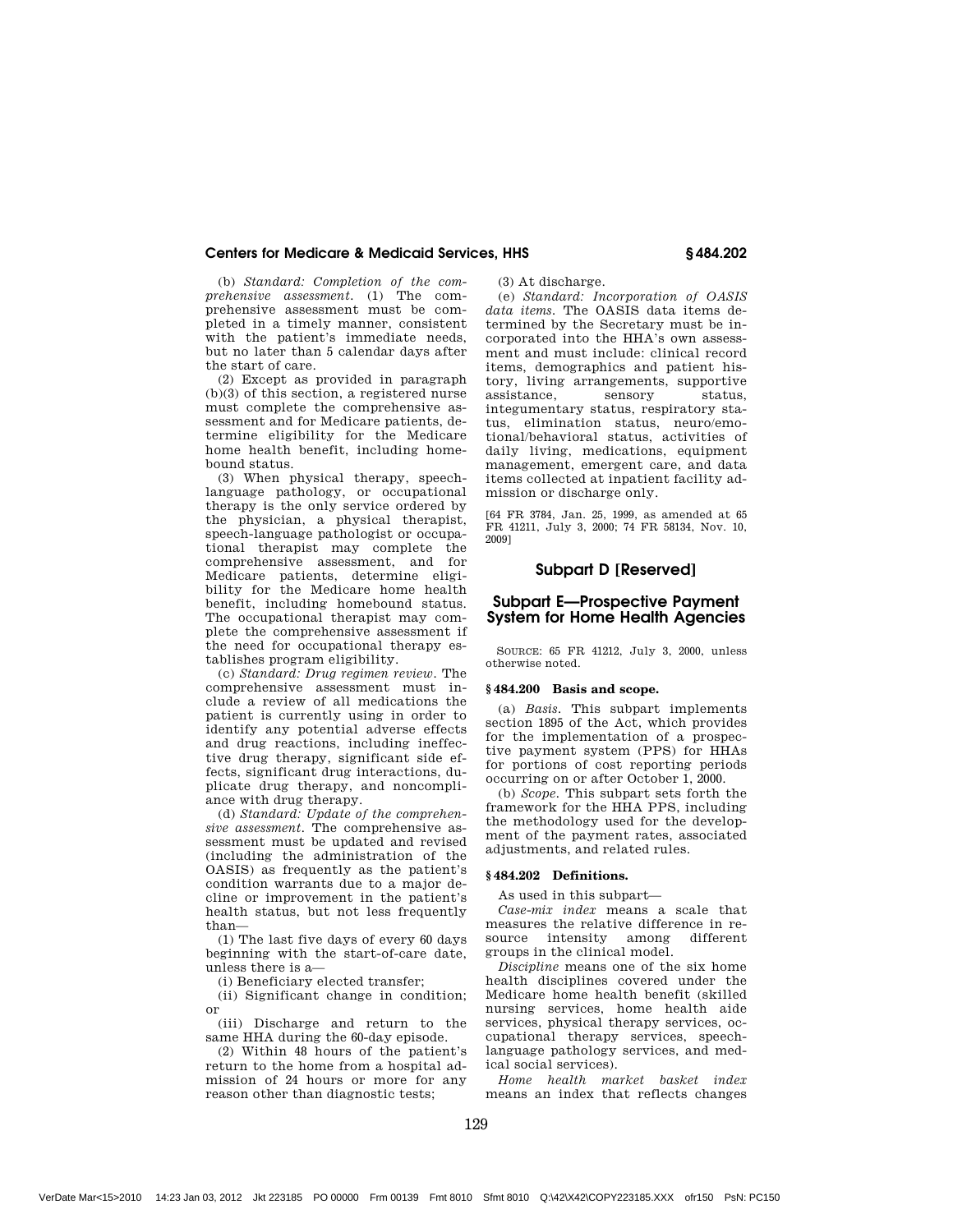over time in the prices of an appropriate mix of goods and services included in home health services.

*Rural area* means, with respect to home health episodes ending on or after January 1, 2006, an area defined in  $§412.64(b)(1)(ii)(C)$  of this chapter.

*Urban area* means, with respect to home health episodes ending on or after January 1, 2006, an area defined in  $§412.64(b)(1)(ii)(A)$  and (B) of this chapter.

[70 FR 68142, Nov. 9, 2005]

#### **§ 484.205 Basis of payment.**

(a) *Method of payment.* An HHA receives a national prospective 60-day episode payment of a predetermined rate for a home health service previously paid on a reasonable cost basis (except the osteoporosis drug defined in section 1861(kk) of the Act) as of August 5, 1997. The national 60-day episode payment is determined in accordance with §484.215. The national prospective 60-day episode payment is subject to the following adjustments and additional payments:

(1) A low-utilization payment adjustment (LUPA) of a predetermined pervisit rate as specified in §484.230.

(2) A partial episode payment (PEP) adjustment due to an intervening event defined as a beneficiary elected transfer or a discharge and return to the same HHA during the 60-day episode, that warrants a new 60-day episode payment during an existing 60-day episode, that initiates the start of a new 60-day episode payment and a new physician certification of the new plan of care. The PEP adjustment is determined in accordance with §484.235.

(3) An outlier payment is determined in accordance with §484.240.

(b) *Episode payment.* The national prospective 60-day episode payment represents payment in full for all costs associated with furnishing home health services previously paid on a reasonable cost basis (except the osteoporosis drug listed in section 1861(m) of the Act as defined in section 1861(kk) of the Act) as of August 5, 1997 unless the national 60-day episode payment is subject to a low-utilization payment adjustment set forth in §484.230, a partial episode payment adjustment set forth at §484.235, or an additional outlier

§ 484.205 42 CFR Ch. IV (10–1–11 Edition)

payment set forth in §484.240. All payments under this system may be subject to a medical review adjustment reflecting beneficiary eligibility, medical necessity determinations, and HHRG assignment. DME provided as a home health service as defined in section 1861(m) of the Act continues to be paid the fee schedule amount.

(1) *Split percentage payment for initial episodes.* The initial percentage payment for initial episodes is paid to an HHA at 60 percent of the case-mix and wage adjusted 60-day episode rate. The residual final payment for initial episodes is paid at 40 percent of the casemix and wage adjusted 60-day episode rate. Split percentage payments are made in accordance with requirements at §409.43(c) of this chapter.

(2) *Split percentage payment for subsequent episodes.* The initial percentage payment for subsequent episodes is paid to an HHA at 50 percent of the case-mix and wage adjusted 60-day episode rate. The residual final payment for subsequent episodes is paid at 50 percent of the case-mix and wage adjusted 60-day episode rate. Split percentage payments are made in accordance with requirements at §409.43(c) of this chapter.

(c) *Low-utilization payment.* An HHA receives a national 60-day episode payment of a predetermined rate for home health services previously paid on a reasonable cost basis as of August 5, 1997, unless CMS determines at the end of the 60-day episode that the HHA furnished minimal services to a patient during the 60-day episode. A low- utilization payment adjustment is determined in accordance with §484.230.

(d) *Partial episode payment adjustment.* An HHA receives a national 60-day episode payment of a predetermined rate for home health services previously paid on a reasonable cost basis as of August 5, 1997, unless CMS determines an intervening event, defined as a beneficiary elected transfer, or discharge and return to the same HHA during a 60-day episode, warrants a new 60-day episode payment. The PEP adjustment would not apply in situations of transfers among HHAs of common ownership as defined in §424.22 of this chapter. Those situations would be considered services provided under arrangement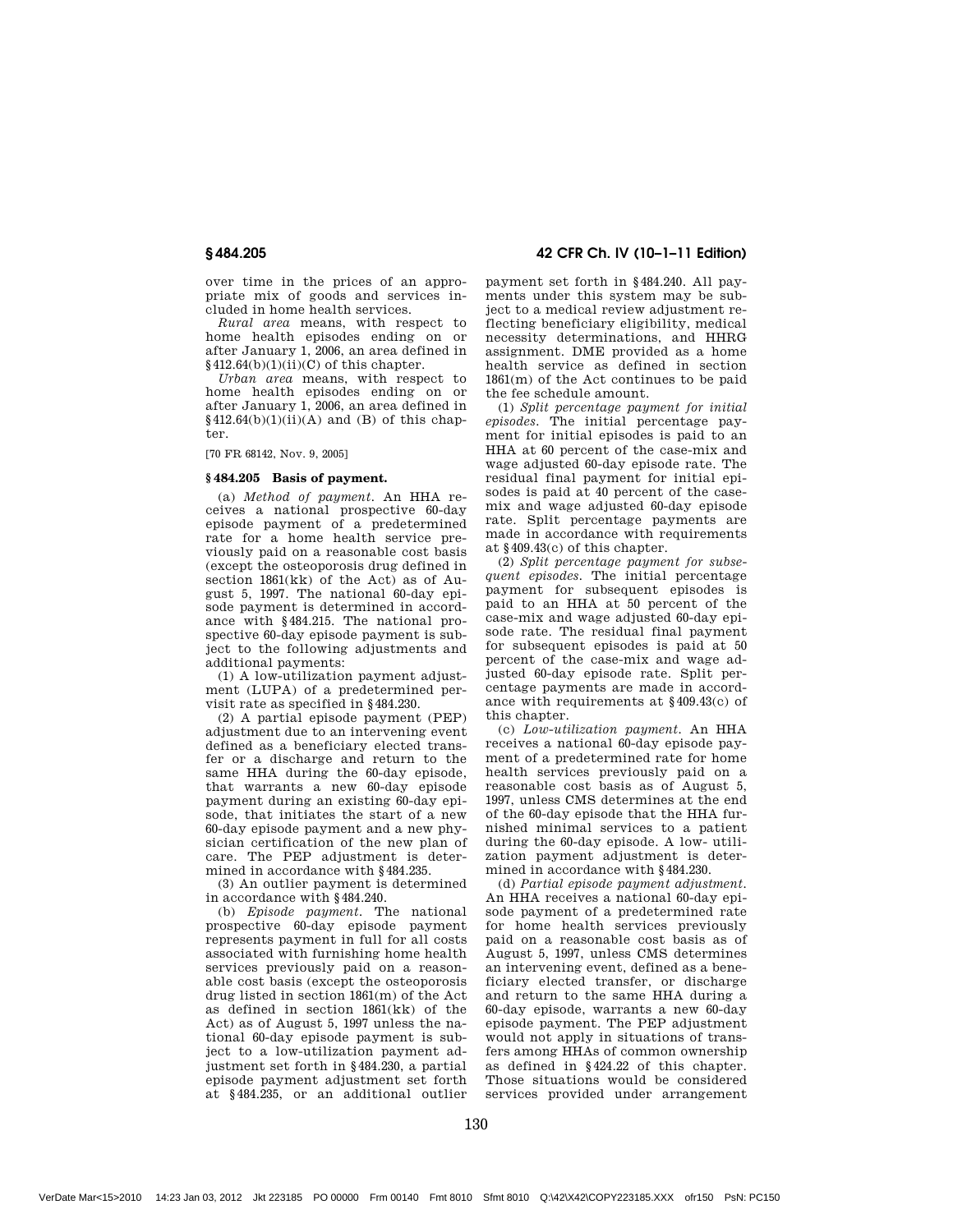on behalf of the originating HHA by the receiving HHA with the common ownership interest for the balance of the 60-day episode. The common ownership exception to the transfer PEP adjustment does not apply if the beneficiary moves to a different MSA or Non-MSA during the 60-day episode before the transfer to the receiving HHA. The transferring HHA in situations of common ownership not only serves as a billing agent, but must also exercise professional responsibility over the arranged-for services in order for services provided under arrangements to be paid. The discharge and return to the same HHA during the 60-day episode is only recognized in those circumstances when a beneficiary reached the goals in the original plan of care. The original plan of care must have been terminated with no anticipated need for additional home health services for the balance of the 60-day episode. If the intervening event warrants a new 60-day episode payment and the new physician certification of a new plan of care, the initial HHA receives a partial episode payment adjustment reflecting the length of time the patient remained under its care. A partial episode payment adjustment is determined in accordance with §484.235.

(e) *Outlier payment.* An HHA receives a national 60-day episode payment of a predetermined rate for a home health service paid on a reasonable cost basis as of August 5, 1997, unless the imputed cost of the 60-day episode exceeds a threshold amount. The outlier payment is defined to be a proportion of the imputed costs beyond the threshold. An outlier payment is a payment in addition to the national 60-day episode payment. The total of all outlier payments is limited to 5 percent of total outlays under the HHA PPS. An outlier payment is determined in accordance with §484.240.

[65 FR 41212, July 3, 2000, as amended at 72 FR 49878]

#### **§ 484.210 Data used for the calculation of the national prospective 60-day episode payment.**

To calculate the national prospective 60-day episode payment, CMS uses the following:

(a) Medicare cost data on the most recent audited cost report data available.

(b) Utilization data based on Medicare claims.

(c) An appropriate wage index to adjust for area wage differences.

(d) The most recent projections of increases in costs from the HHA market basket index.

(e) OASIS assessment data and other data that account for the relative resource utilization for different HHA Medicare patient case-mix. An HHA must submit to CMS the OASIS data described at  $§484.55(b)(1)$  and  $(d)(1)$  in order for CMS to administer the payment rate methodologies described in §§484.215, 484.230 and 484.235.

[65 FR 41212, July 3, 2000, as amended at 74 FR 58134, Nov. 10, 2009]

### **§ 484.215 Initial establishment of the calculation of the national 60-day episode payment.**

(a) *Determining an HHA's costs.* In calculating the initial unadjusted national 60-day episode payment applicable for a service furnished by an HHA using data on the most recent available audited cost reports, CMS determines each HHA's costs by summing its allowable costs for the period. CMS determines the national mean cost per visit.

(b) *Determining HHA utilization.* In calculating the initial unadjusted national 60-day episode payment, CMS determines the national mean utilization for each of the six disciplines using home health claims data.

(c) *Use of the market basket index.* CMS uses the HHA market basket index to adjust the HHA cost data to reflect cost increases occurring between October 1, 1996 through September 30, 2001.

(d) *Calculation of the unadjusted national average prospective payment amount for the 60-day episode.* CMS calculates the unadjusted national 60-day episode payment in the following manner:

(1) By computing the mean national cost per visit.

(2) By computing the national mean utilization for each discipline.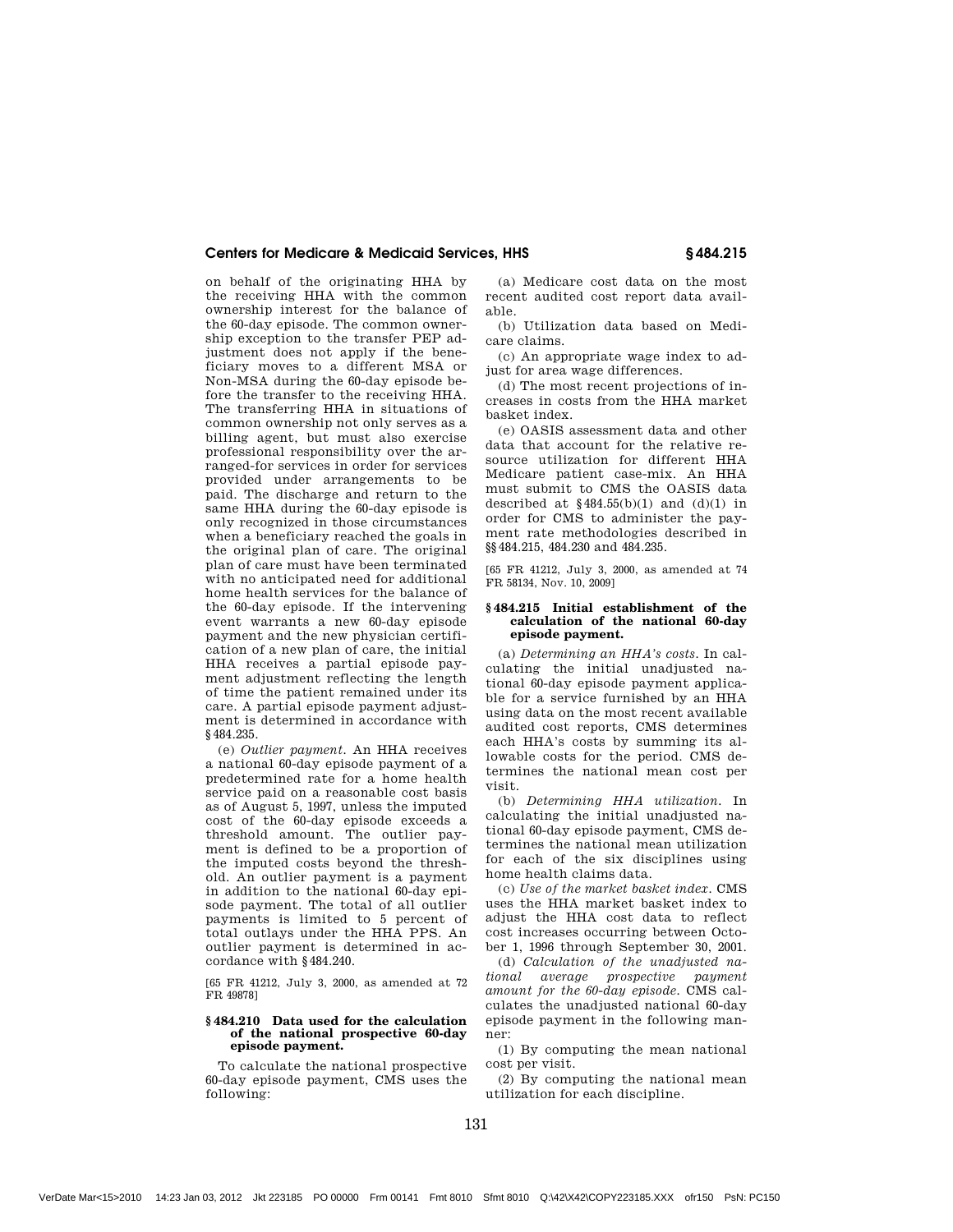(3) By multiplying the mean national cost per visit by the national mean utilization summed in the aggregate for the six disciplines.

(4) By adding to the amount derived in paragraph (d)(3) of this section, amounts for nonroutine medical supplies, an OASIS adjustment for estimated ongoing reporting costs, an OASIS adjustment for the one time implementation costs associated with assessment scheduling form changes and amounts for Part B therapies that could have been unbundled to Part B prior to October 1, 2000. The resulting amount is the unadjusted national 60 day episode rate.

(e) *Standardization of the data for variation in area wage levels and case-mix.* CMS standardizes—

(1) The cost data described in paragraph (a) of this section to remove the effects of geographic variation in wage levels and variation in case-mix;

(2) The cost data for geographic variation in wage levels using the hospital wage index; and

(3) The cost data for HHA variation in case-mix using the case-mix indices and other data that indicate HHA casemix.

#### **§ 484.220 Calculation of the adjusted national prospective 60-day episode payment rate for case-mix and area wage levels.**

CMS adjusts the national prospective 60-day episode payment rate to account for the following:

(a) HHA case-mix using a case-mix index to explain the relative resource utilization of different patients. To address changes to the case-mix that are a result of changes in the coding or classification of different units of service that do not reflect real changes in case-mix, the national prospective 60 day episode payment rate will be adjusted downward as follows:

(1) For CY 2008, the adjustment is 2.75 percent.

(2) For CY 2009 and CY 2010, the adjustment is 2.75 percent in each year.

(3) For CY 2011, the adjustment is 2.71 percent.

(b) Geographic differences in wage levels using an appropriate wage index

## § 484.220 42 CFR Ch. IV (10–1–11 Edition)

based on the site of service of the beneficiary.

[72 FR 49879, Aug. 29, 2007]

#### **§ 484.225 Annual update of the unadjusted national prospective 60 day episode payment rate.**

(a) CMS updates the unadjusted national 60-day episode payment rate on a fiscal year basis.

(b) For fiscal year 2001, the unadjusted national 60-day episode payment rate is adjusted using the latest available home health market basket index factors.

(c) For fiscal years 2002 and 2003, the unadjusted national prospective 60-day episode payment rate is updated by a factor equal to the applicable home health market basket minus 1.1 percentage points.

(d) For the last calendar quarter of 2003 and the first calendar quarter of 2004, the unadjusted national prospective 60-day episode payment rate is equal to the rate from the previous fiscal year (FY 2003) increased by the applicable home health market basket index amount.

(e) For the last the 3 calendar quarters of 2004, the unadjusted national prospective 60-day episode payment rate is equal to the rate from the previous fiscal year (FY 2003) increased by the applicable home health market basket minus 0.8 percentage points.

(f) For calendar year 2005, the unadjusted national prospective 60-day episode payment rate is equal to the rate from the previous calendar year, increased by the applicable home health market basket minus 0.8 percentage points.

(g) For calendar year 2006, the unadjusted national prospective 60-day episode payment rate is equal to the rate from calendar year 2005.

(h) For 2007 and subsequent calendar years, in the case of a home health agency that submits home health quality data, as specified by the Secretary, the unadjusted national prospective 60 day episode rate is equal to the rate for the previous calendar year increased by the applicable home health market basket index amount.

(i) For 2007 and subsequent calendar years, in the case of a home health agency that does not submit home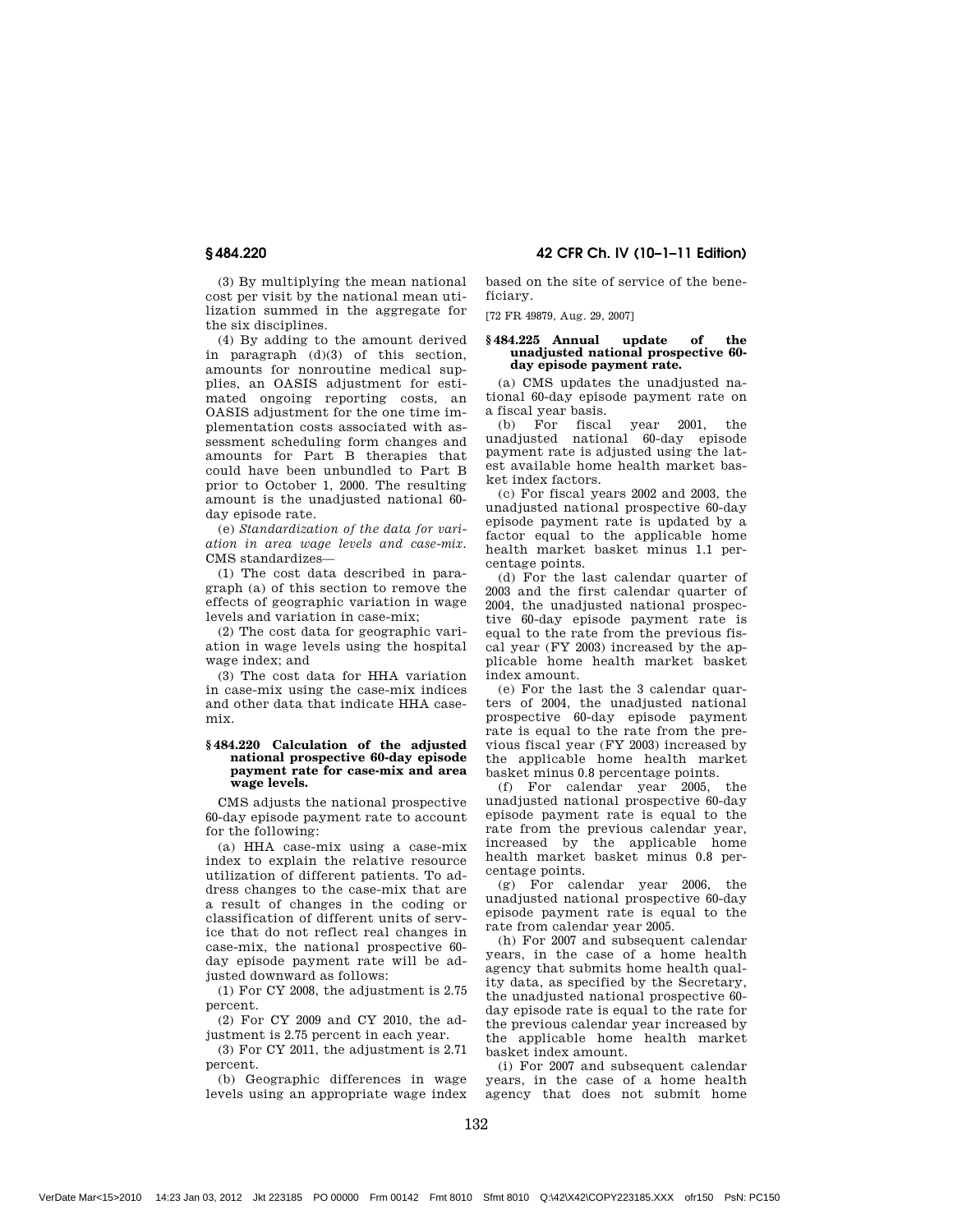health quality data, as specified by the Secretary, the unadjusted national prospective 60-day episode rate is equal to the rate for the previous calendar year increased by the applicable home health market basket index amount minus 2 percentage points. Any reduction of the percentage change will apply only to the calendar year involved and will not be taken into account in computing the prospective payment amount for a subsequent calendar year.

[65 FR 41212, July 3, 2000, as amended at 69 FR 62138, Oct. 22, 2004; 71 FR 65935, Nov. 9, 2006]

#### **§ 484.230 Methodology used for the calculation of the low-utilization payment adjustment.**

An episode with four or fewer visits is paid the national per-visit amount by discipline updated annually by the applicable market basket for each visit type. The national per-visit amount is determined by using cost data set forth in §484.210(a) and adjusting by the appropriate wage index based on the site of service for the beneficiary. For 2008 and subsequent calendar years, an amount will be added to low-utilization payment adjustments for low-utilization episodes that occur as the beneficiary's only episode or initial episode in a sequence of adjacent episodes. For purposes of the home health PPS, a sequence of adjacent episodes for a beneficiary is a series of claims with no more than 60 days without home care between the end of one episode, which is the 60th day (except for episodes that have been PEP-adjusted), and the beginning of the next episode. This additional amount will be updated annually after 2008 by a factor equal to the applicable home health market basket percentage.

[65 FR 41212, July 3, 2000, as amended at 72 FR 69879, Aug. 29, 2007]

#### **§ 484.235 Methodology used for the calculation of the partial episode payment adjustment.**

(a) CMS makes a PEP adjustment to the original 60-day episode payment that is interrupted by an intervening event described in §484.205(d).

(b) The original 60-day episode payment is adjusted to reflect the length of time the beneficiary remained under the care of the original HHA based on the first billable visit date through and including the last billable visit date.

(c) The partial episode payment is calculated by determining the actual days served by the original HHA as a proportion of 60 multiplied by the initial 60-day episode payment.

#### **§ 484.240 Methodology used for the calculation of the outlier payment.**

(a) CMS makes an outlier payment for an episode whose estimated cost exceeds a threshold amount for each case-mix group.

(b) The outlier threshold for each case-mix group is the episode payment amount for that group, the PEP adjustment amount for the episode plus a fixed dollar loss amount that is the same for all case-mix groups.

(c) The outlier payment is a proportion of the amount of estimated cost beyond the threshold.

(d) CMS imputes the cost for each episode by multiplying the national per-visit amount of each discipline by the number of visits in the discipline and computing the total imputed cost for all disciplines.

(e) The fixed dollar loss amount and the loss sharing proportion are chosen so that the estimated total outlier payment is no more than 5 percent of total payment under home health PPS.

[65 FR 41212, July 3, 2000, as amended at 72 FR 69879, Aug. 29, 2007]

## **§ 484.245 Accelerated payments for home health agencies.**

(a) *General rule.* Upon request, an accelerated payment may be made to an HHA that is receiving payment under the home health prospective payment system if the HHA is experiencing financial difficulties because there is a delay by the intermediary in making payment to the HHA.

(b) *Approval of payment.* An HHA's request for an accelerated payment must be approved by the intermediary and CMS.

(c) *Amount of payment.* The amount of the accelerated payment is computed as a percentage of the net payment for unbilled or unpaid covered services.

(d) *Recovery of payment.* Recovery of the accelerated payment is made by